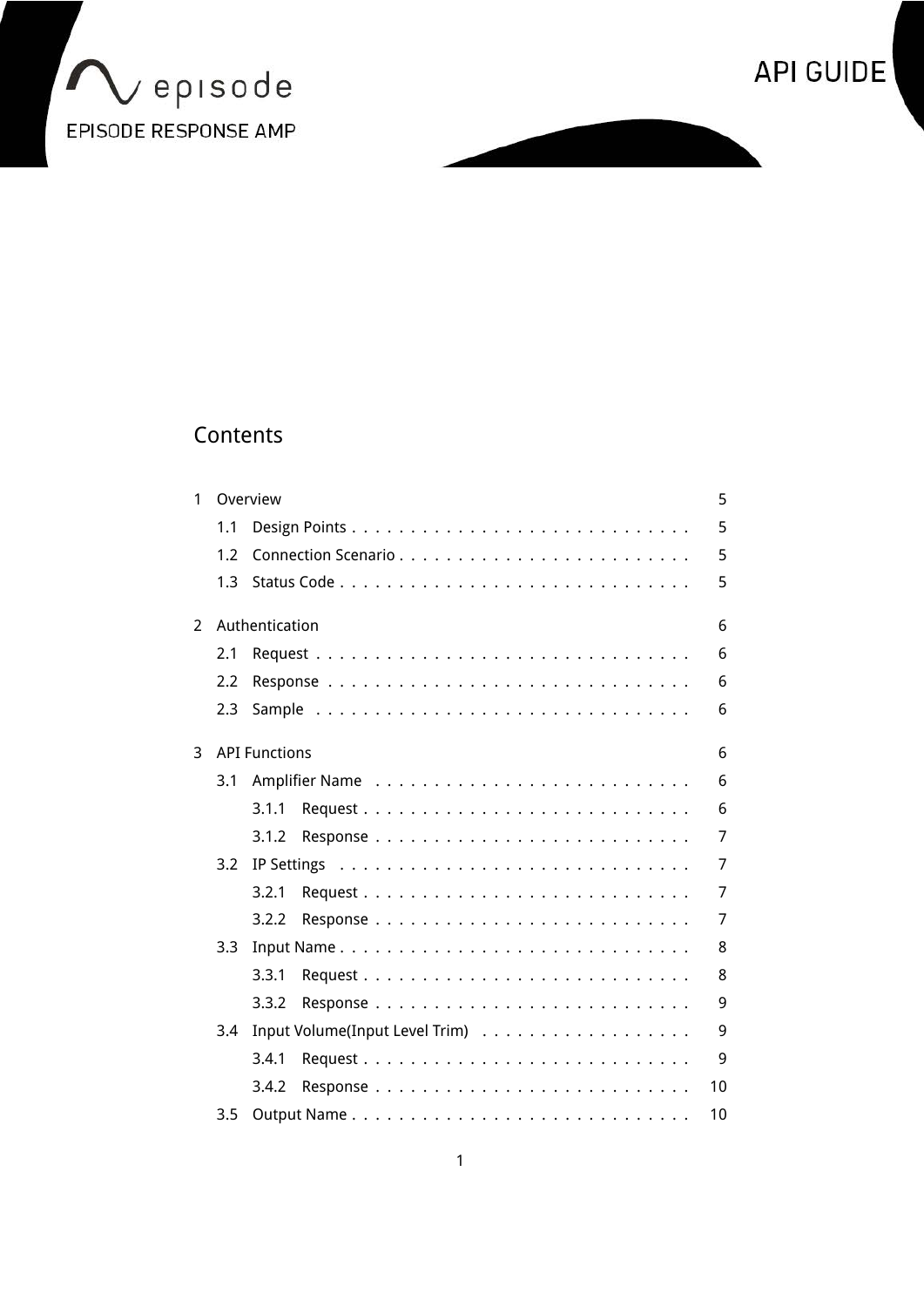|     | 3.5.1 | 10 |
|-----|-------|----|
|     | 3.5.2 | 11 |
| 3.6 |       | 11 |
|     | 3.6.1 | 11 |
|     | 3.6.2 | 11 |
| 3.7 |       | 12 |
|     | 3.7.1 | 12 |
|     | 3.7.2 | 12 |
| 3.8 |       | 12 |
|     | 3.8.1 | 12 |
|     | 3.8.2 | 13 |
| 3.9 |       | 13 |
|     | 3.9.1 | 13 |
|     | 3.9.2 | 14 |
|     |       | 14 |
|     |       | 14 |
|     |       | 14 |
|     |       | 15 |
|     |       | 15 |
|     |       | 15 |
|     |       | 16 |
|     |       | 16 |
|     |       | 16 |
|     |       | 16 |
|     |       | 16 |
|     |       | 17 |
|     |       | 17 |
|     |       | 17 |
|     |       | 18 |
|     |       | 18 |
|     |       | 18 |
|     |       | 18 |
|     |       | 19 |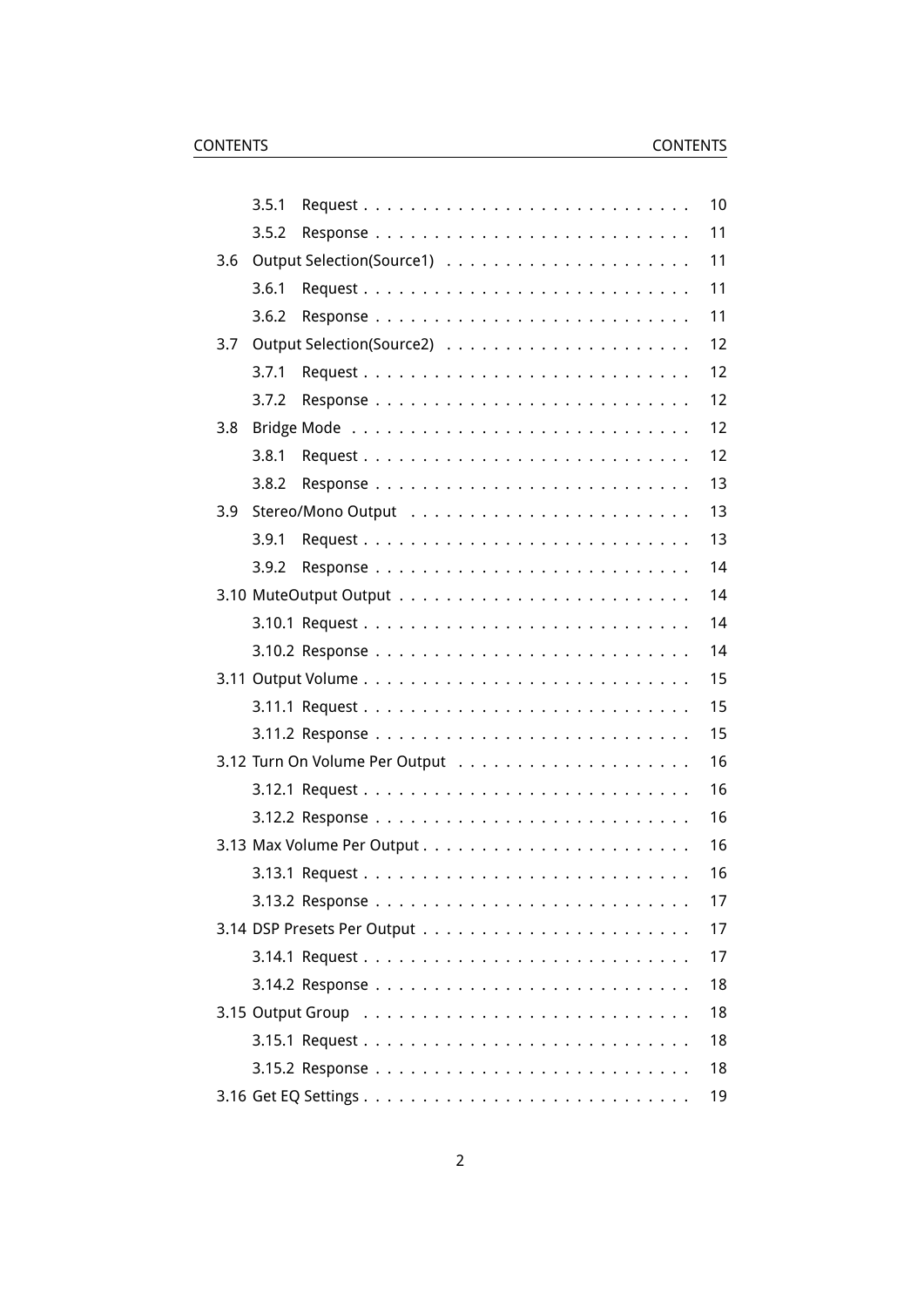|   |     |                                      | 19 |
|---|-----|--------------------------------------|----|
|   |     |                                      | 19 |
|   |     |                                      | 20 |
|   |     |                                      | 20 |
|   |     |                                      | 20 |
|   |     |                                      | 20 |
|   |     |                                      | 20 |
|   |     |                                      | 21 |
|   |     |                                      | 21 |
|   |     |                                      | 21 |
|   |     |                                      | 21 |
|   |     |                                      | 21 |
|   |     |                                      | 21 |
|   |     |                                      | 22 |
|   |     |                                      | 23 |
|   |     |                                      | 23 |
|   |     |                                      | 24 |
| 4 |     | <b>Local Configuration Tool Only</b> | 25 |
|   | 4.1 |                                      | 25 |
|   |     | 4.1.1                                | 25 |
|   |     | 4.1.2                                | 25 |
|   | 4.2 |                                      | 25 |
|   |     | 4.2.1                                | 25 |
|   |     | 4.2.2                                | 26 |
|   |     | 4.3 Auto-On Method Abandon           | 26 |
|   |     | 4.3.1                                | 26 |
|   |     | 4.3.2                                | 26 |
|   | 4.4 |                                      | 26 |
|   |     | 4.4.1                                | 26 |
|   |     | 4.4.2                                | 27 |
|   | 4.5 |                                      | 27 |
|   |     |                                      | 27 |
|   |     | 4.5.1                                |    |
|   |     | 4.5.2                                | 27 |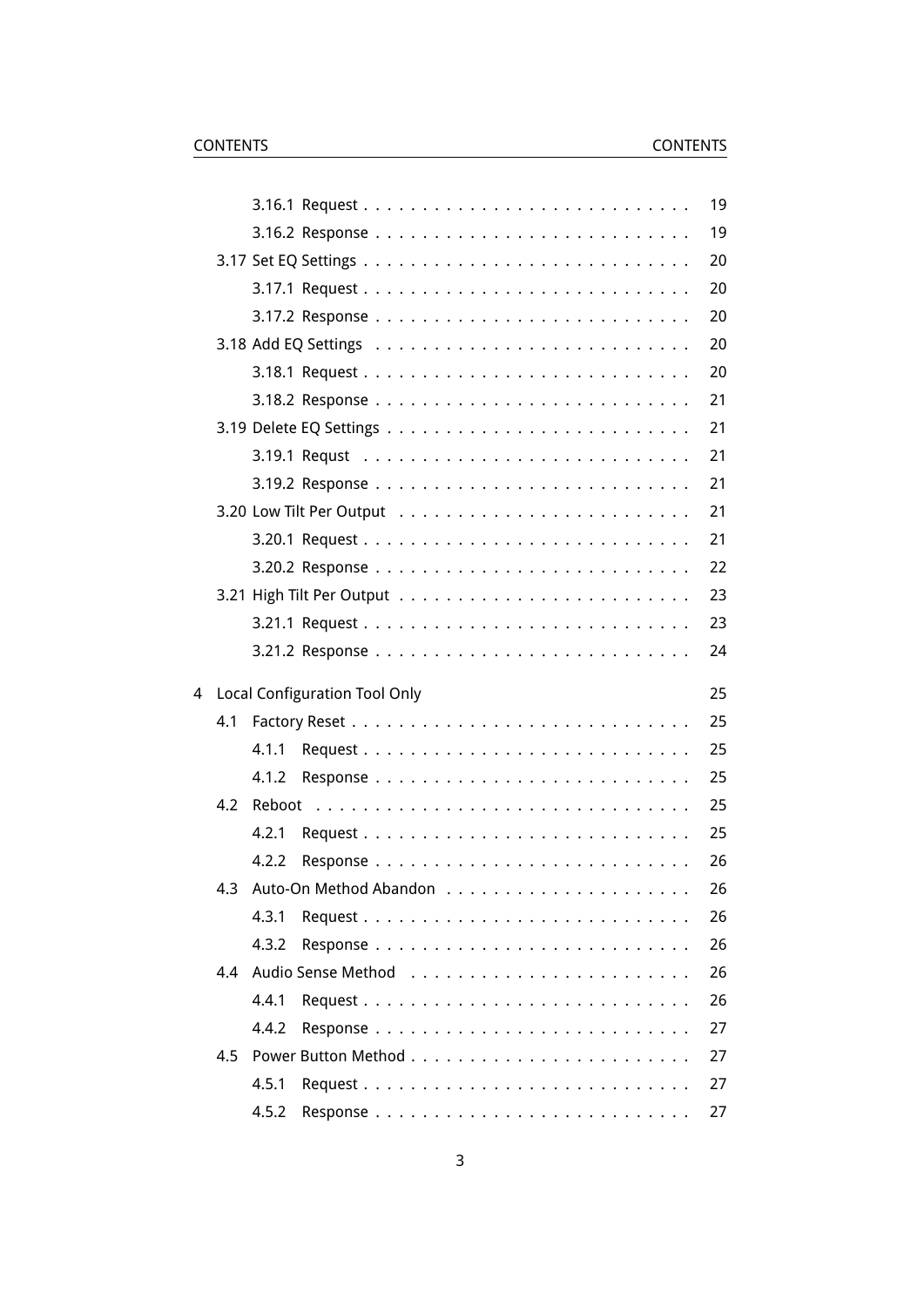| 4.6        |       |                                      |  |  |  |  |  |  |  |  |  |  | 28 |
|------------|-------|--------------------------------------|--|--|--|--|--|--|--|--|--|--|----|
|            | 4.6.1 |                                      |  |  |  |  |  |  |  |  |  |  | 28 |
|            | 4.6.2 |                                      |  |  |  |  |  |  |  |  |  |  | 28 |
| 4.7        |       |                                      |  |  |  |  |  |  |  |  |  |  | 29 |
|            | 4.7.1 |                                      |  |  |  |  |  |  |  |  |  |  | 29 |
|            | 4.7.2 |                                      |  |  |  |  |  |  |  |  |  |  | 29 |
| 4.8        |       |                                      |  |  |  |  |  |  |  |  |  |  | 29 |
|            | 4.8.1 |                                      |  |  |  |  |  |  |  |  |  |  | 29 |
|            | 4.8.2 |                                      |  |  |  |  |  |  |  |  |  |  | 30 |
| 4.9        |       |                                      |  |  |  |  |  |  |  |  |  |  | 30 |
|            | 4.9.1 |                                      |  |  |  |  |  |  |  |  |  |  | 30 |
|            | 4.9.2 |                                      |  |  |  |  |  |  |  |  |  |  | 30 |
|            |       |                                      |  |  |  |  |  |  |  |  |  |  | 31 |
|            |       |                                      |  |  |  |  |  |  |  |  |  |  | 31 |
|            |       |                                      |  |  |  |  |  |  |  |  |  |  | 32 |
|            |       |                                      |  |  |  |  |  |  |  |  |  |  | 33 |
|            |       |                                      |  |  |  |  |  |  |  |  |  |  | 33 |
|            |       |                                      |  |  |  |  |  |  |  |  |  |  | 34 |
|            |       |                                      |  |  |  |  |  |  |  |  |  |  | 35 |
|            |       |                                      |  |  |  |  |  |  |  |  |  |  | 35 |
|            |       |                                      |  |  |  |  |  |  |  |  |  |  | 36 |
|            |       |                                      |  |  |  |  |  |  |  |  |  |  | 37 |
|            |       |                                      |  |  |  |  |  |  |  |  |  |  | 37 |
|            |       |                                      |  |  |  |  |  |  |  |  |  |  | 37 |
|            |       |                                      |  |  |  |  |  |  |  |  |  |  | 37 |
|            |       |                                      |  |  |  |  |  |  |  |  |  |  | 37 |
|            |       |                                      |  |  |  |  |  |  |  |  |  |  | 38 |
|            |       | 5 Unsolicited Message                |  |  |  |  |  |  |  |  |  |  | 38 |
| Appendices |       |                                      |  |  |  |  |  |  |  |  |  |  | 38 |
|            |       | Appendix A Access Local WEB UI HOWTO |  |  |  |  |  |  |  |  |  |  | 38 |
|            |       | Appendix B Cheat Sheet               |  |  |  |  |  |  |  |  |  |  | 39 |
|            |       |                                      |  |  |  |  |  |  |  |  |  |  |    |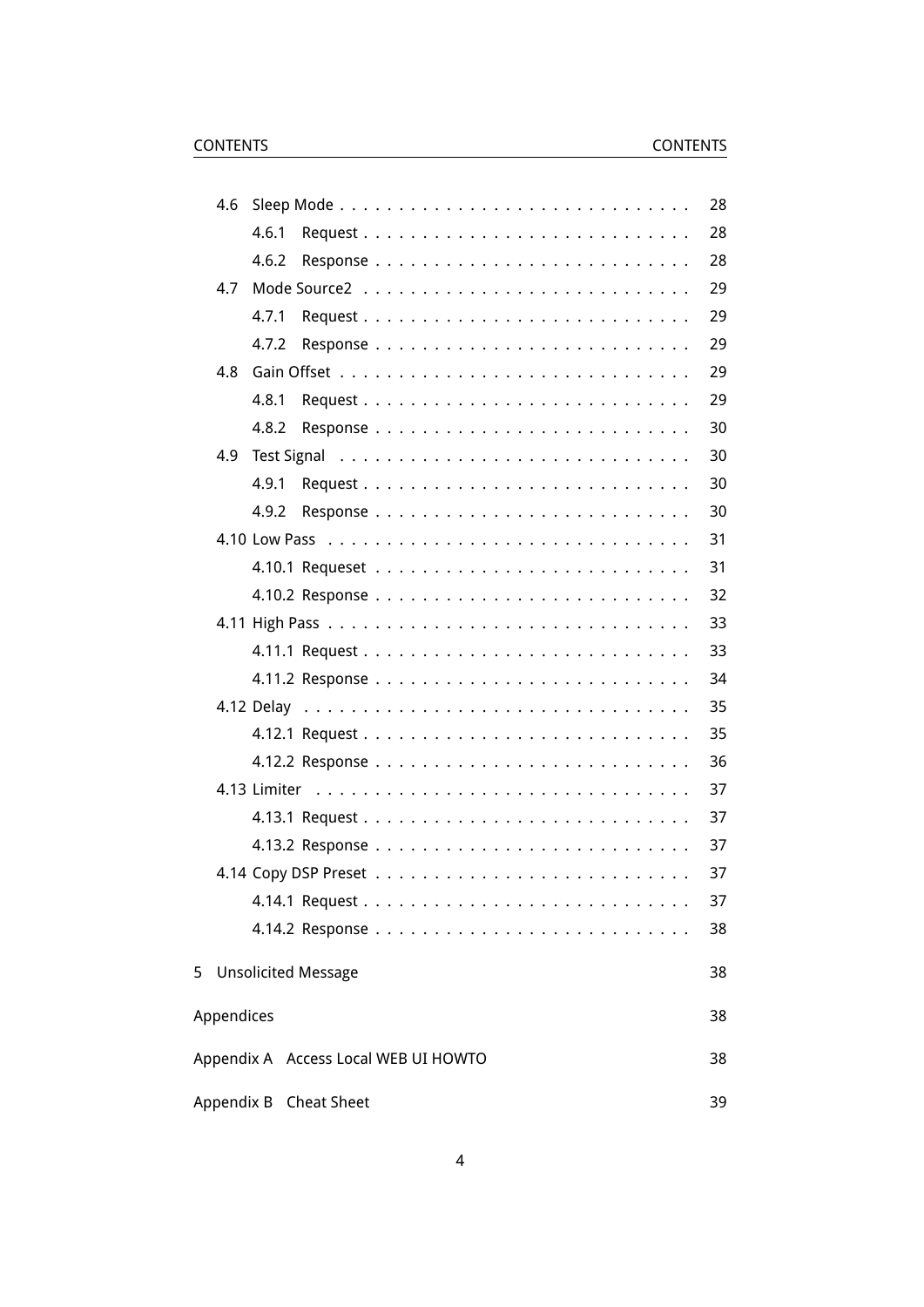|                                                         | -39 |
|---------------------------------------------------------|-----|
| B.2 http://192.168.1.200 instead of http://127.0.0.1 39 |     |

### <span id="page-4-0"></span>1 Overview

### <span id="page-4-1"></span>1.1 Design Points

- TCP connection is used for 3 *rdSystem* controlling target device.
- Auth required for each TCP connection.
- Control data is in C/C++ style string, i.e., NULL-terminated string.
- String is encoded with UTF-8, formatted in JSON.

### <span id="page-4-2"></span>1.2 Connection Scenario

TCP server is listening at SnapAV Amplifier side.

 $3^{rd} System$  is a TCP client:  $N$ 



The TCP connection would support up to 10 multiple simultaneous connections.

### <span id="page-4-3"></span>1.3 Status Code

All data from Amplifier device can be indicated via status field of the JSON, which is an integer value.

Below is current definition:

| Code Value | Meaning                                         | Code Value | Meaning                                         |
|------------|-------------------------------------------------|------------|-------------------------------------------------|
| 200        | <b>Success</b>                                  | 300        | Repeat operation                                |
| 400        | User or password error                          | 401        | Illegal request                                 |
| 402        | please log in first                             | 403        | The password is default and needs to be changed |
| 405        | Account is signed out                           | 406        | Too many incorrect passwords, account locked    |
| 407        | Enter the same password as before, please reset | 408        | Password set successfully                       |
| 410        | Invalid data range                              |            |                                                 |
| 500        | An unknown error occurred on the server         | 600        | The import file does not exist                  |
| 601        | File MD5 values do not match                    | 602        | File type mismatch                              |
| 700        | The machine is in standby mode                  | 701        | The machine is in Voltage Trigger mode          |
| 702        | The machine is in Audio mode                    | 800        | Update success                                  |
| 801        | Update fail                                     | 900        | discarded protocol                              |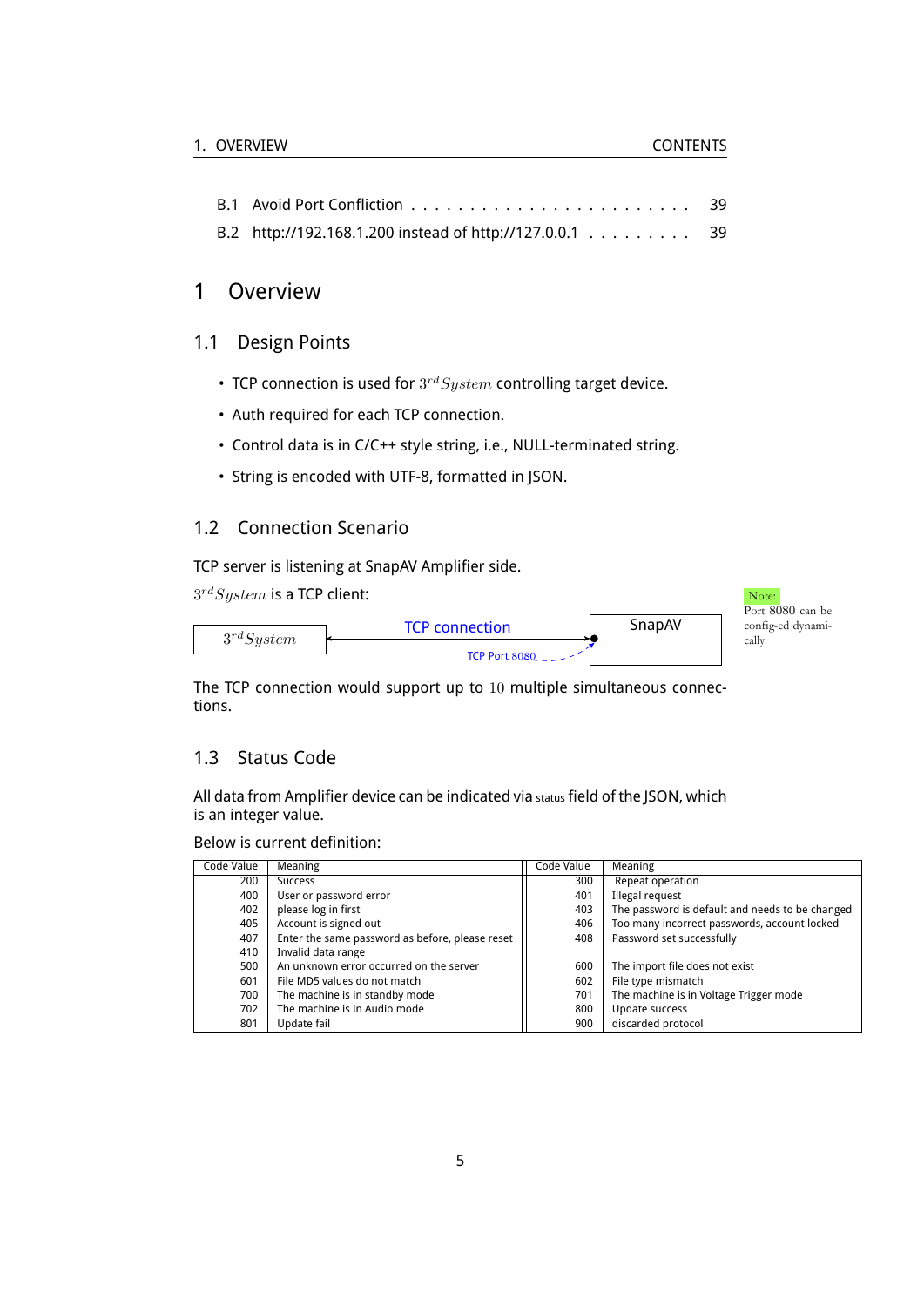### <span id="page-5-0"></span>2 Authentication

### <span id="page-5-1"></span>2.1 Request

The auth account is the same as WEB UI's.

The format of request:

 $\overline{\{$  " type ":" login ", " username ": " name", " password ": " passwd "}

### <span id="page-5-2"></span>2.2 Response

{"type":" login"," status":200}

The status indicates the result of response.

### <span id="page-5-3"></span>2.3 Sample

Suppose we have below user account info:

| Username | Password |
|----------|----------|
| ahr      |          |

Then, the auth process is like this:

Example 1

Authentication of the TCP connection



#### For incorrect auth case:

Example 2

Faiure of Authentication



## <span id="page-5-4"></span>3 API Functions

### <span id="page-5-5"></span>3.1 Amplifier Name

<span id="page-5-6"></span>3.1.1 Request

Change the amplifier name: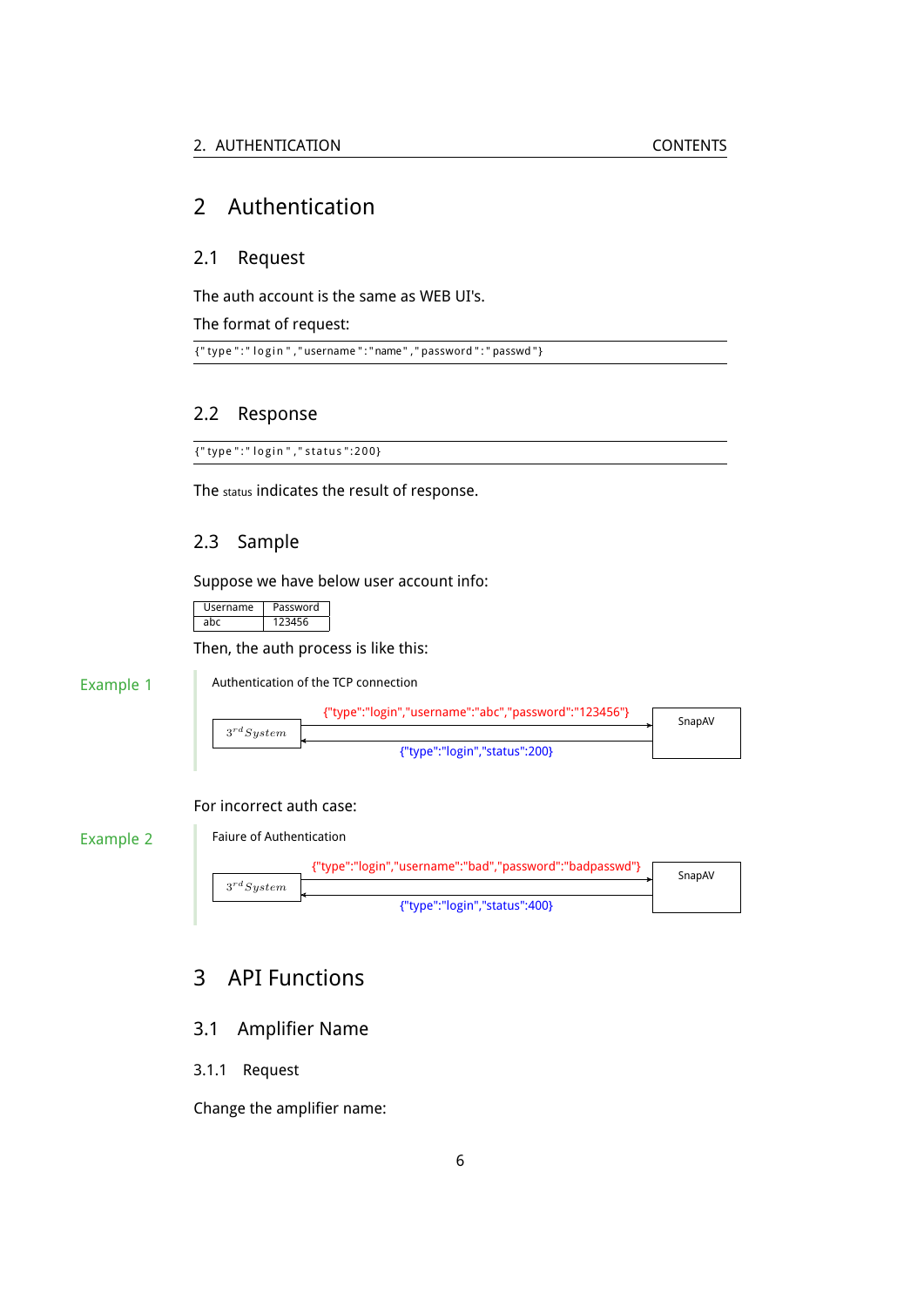{"type":"set\_ampname","value":"new amplifier name"}

#### Get the amplifier name:

{ " type " : " get\_ampname " }

#### <span id="page-6-0"></span>3.1.2 Response

#### For set case:

{"type":"set\_ampname","status": 200}

#### Example 3

#### Set Amplifier Name to MyAmp



#### For get cases:

```
{
           "type":"get_ampname",<br>"status": 200,<br>"value":"your amplifier name"
}
```
### <span id="page-6-1"></span>3.2 IP Settings

### <span id="page-6-2"></span>3.2.1 Request

Change the IP setting:

```
{
            "type ":" set_ip ",<br>"value ": {<br>"lahcp": "on/off",<br>"paddress":"192.168.199.100",<br>"gateway":"192.168.199.1",<br>"subnetmask":"255.255.255.0",<br>"dnsserver":"192.168.199.1"
         }
}
```
#### Get the IP setting:

{"type":"get\_ip"}

#### <span id="page-6-3"></span>3.2.2 Response

For set cases: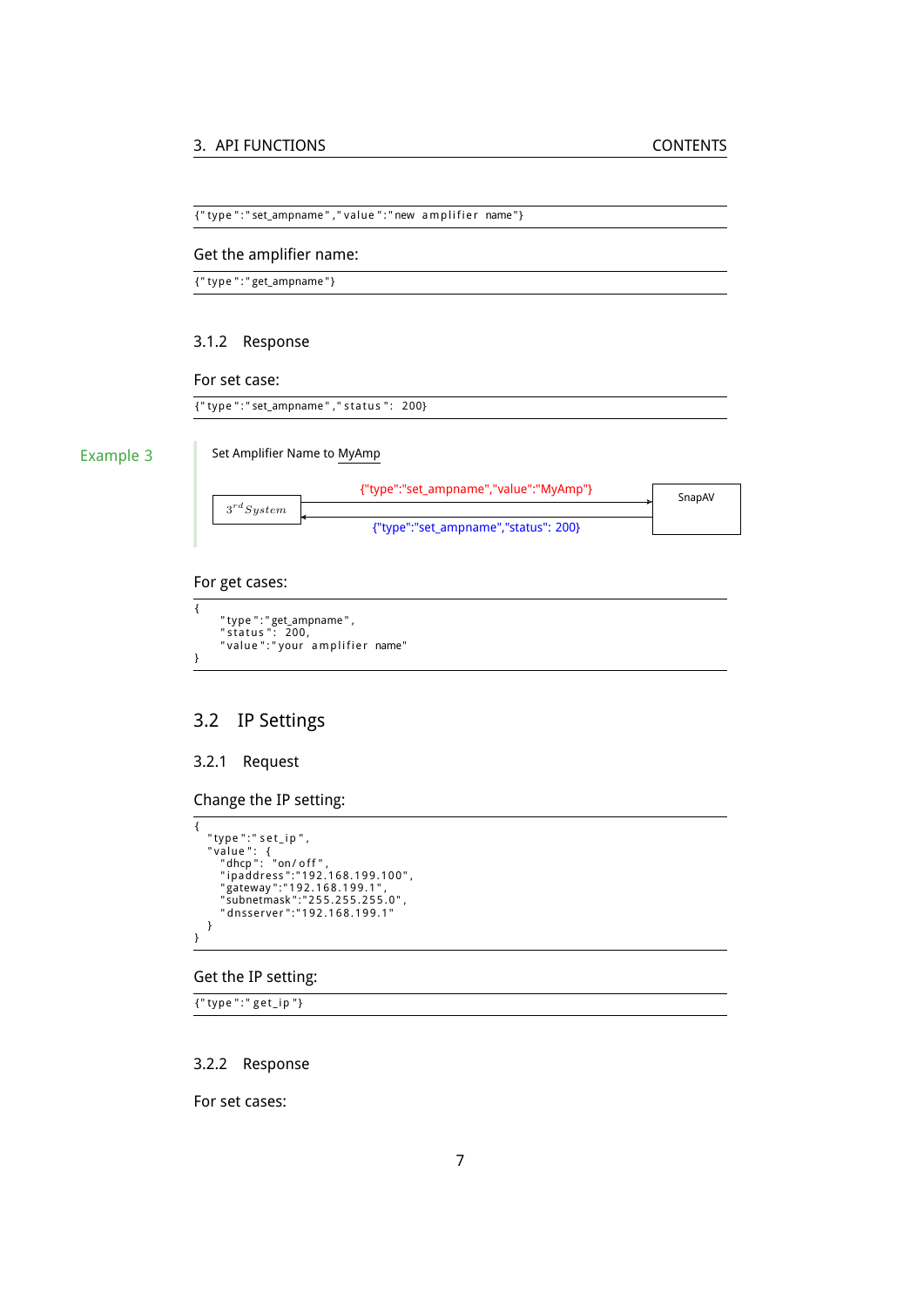#### 3. API FUNCTIONS CONTENTS

{ " type " : " s e t \_ i p " , " s t a t u s ": 2 0 0 }

For get case, check below sample:

### Example 4

Get IP Settings Sample Output



Check Section[-1.3\(](#page-4-3)Page[-5\)](#page-4-3) for more details of status value meaning.

### <span id="page-7-0"></span>3.3 Input Name

#### <span id="page-7-1"></span>3.3.1 Request

Set:

{ "type":"set\_inputname",<br>"value":[<br>{"index": id, "name": "input name value"} ] }

Get:

{ "type ":" get\_inputname " ,<br>"value ":[ id1, id2, id3 ... ] }

The index is numerical value, indicating which channel to be operated.

Suppose Amplifier has *N* channels, then the *index* numerical definition follows below rule:

<span id="page-7-2"></span>
$$
0 \leqslant index \leqslant (\frac{N}{2} - 1) \tag{1}
$$

Example 5 Valid index range for different channel products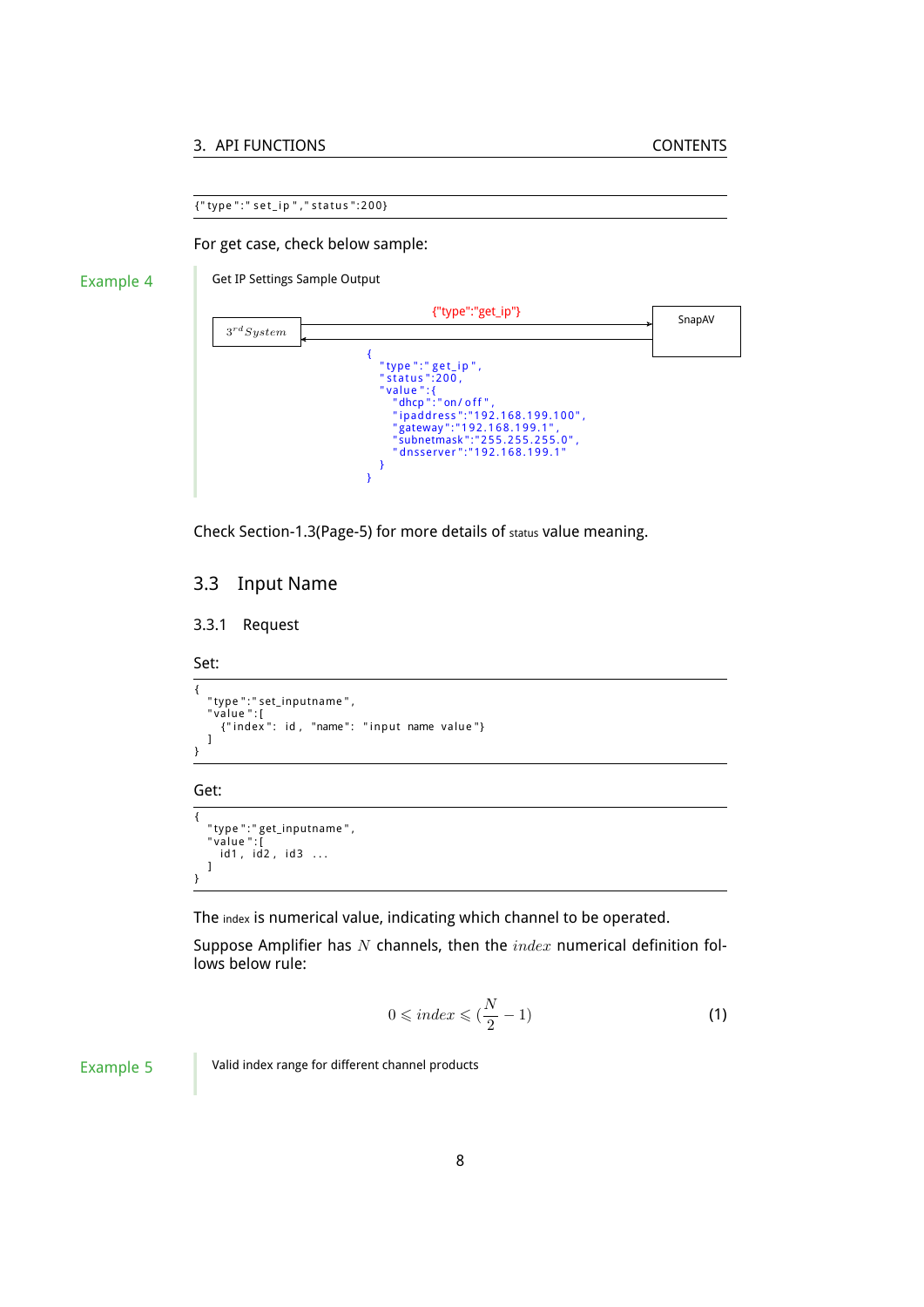```
2d: 0 \leqslant index \leqslant 08d: 0 \leq index \leq 312d: 0 \leqslant index \leqslant 516d: 0 \leqslant index \leqslant 7
```
#### <span id="page-8-0"></span>3.3.2 Response

For set cases:

```
{
    "type ":" set_inputname " ,<br>" status ":   200
}
```
For get cases:

```
{
     "type ":" get_inputname " ,<br>" status ":200 ,<br>" value " : [
              {"index":id1 , "name":"id1 input name"},<br>{"index":id2 , "name":"id2 input name"}
              . . . . . .
    ]
}
```
Check Section[-1.3\(](#page-4-3)Page[-5\)](#page-4-3) for more details of status value meaning.

Suppose we want to set  $1^{st}$  and  $3^{rd}$  input channel name on 12d product:



### <span id="page-8-1"></span>3.4 Input Volume(Input Level Trim)

#### <span id="page-8-2"></span>3.4.1 Request

```
For set:
```

```
{
       "type":"set_inputvol" ,<br>"value":[<br>{"index": id1 , "value": "input value1"},<br>{"index": id2 , "value": "input value2"}
    ]
}
```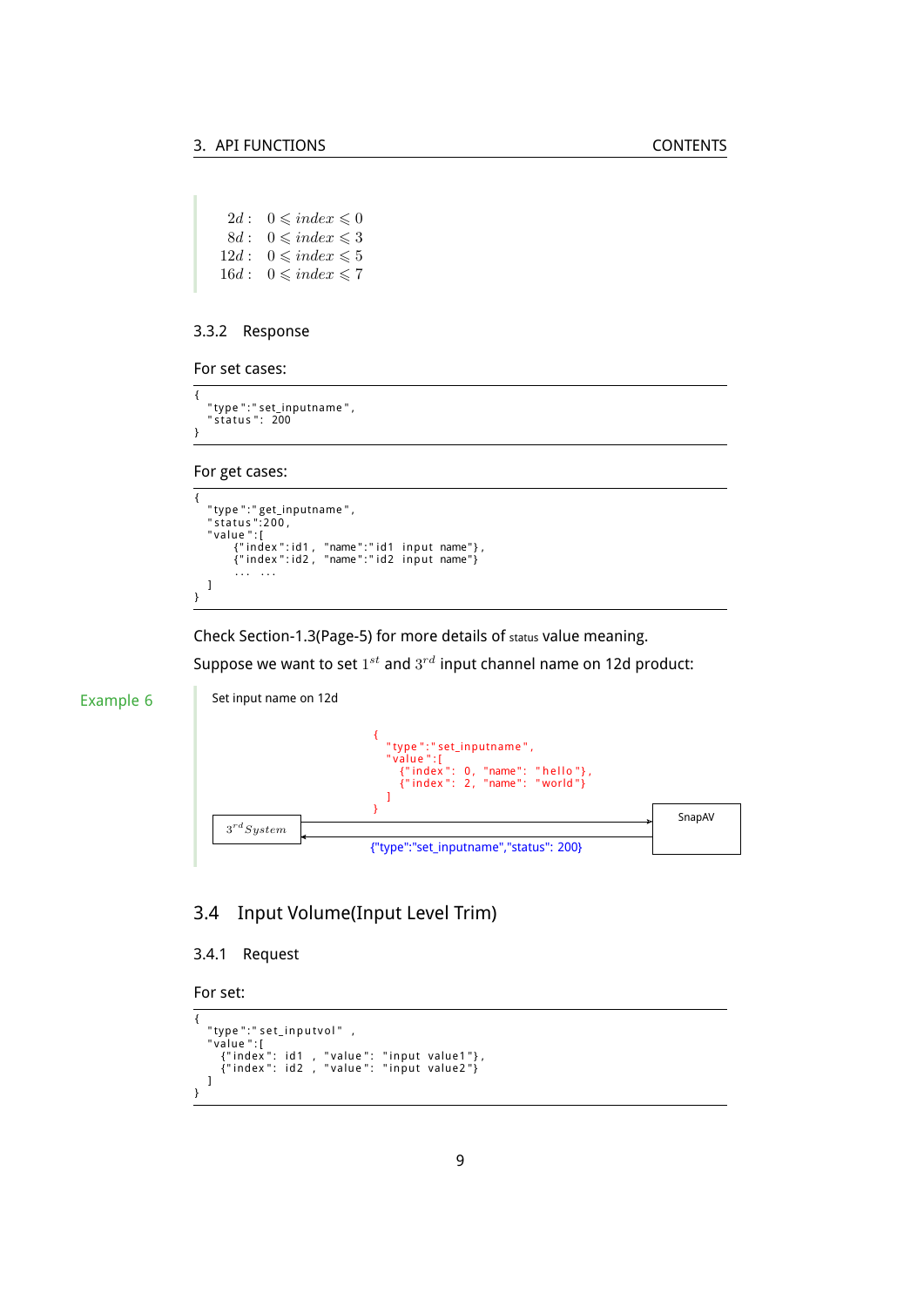```
For get:
```

```
\overline{\mathcal{L}}"type":"get_inputvol" ,<br>"value":[<br>| id1 , id2 , ...
      ]
}
```
The index is numerical value, indicating which channel to be operated. The numerical value follows Equation-[\(1\)](#page-7-2)

#### <span id="page-9-0"></span>3.4.2 Response

For set cases:

```
{
    "type":" set_inputvol",<br>"status": 200
}
```
#### For get cases:

```
{
     "type ":" get_inputvol " ,<br>" status ":200 ,<br>" value ":[
              {"index":id1 , "value":"id1 input vol"},<br>{"index":id2 , "value":"id2 input vol"}
                  . . . . . .
   ]
}
```
### <span id="page-9-1"></span>3.5 Output Name

```
3.5.1 Request
```

```
Set:
```

```
{
            "type":"set_outputname" ,<br>"value":[<br>{"index": id1 , "value": "output name value"}<br>{"index": id2 , "value": "output name value"}
          ]
}
```
Get:

```
{
     "type":"get_outputname",<br>"value":[<br>| id1, id2, ...
    \, \, \,}
```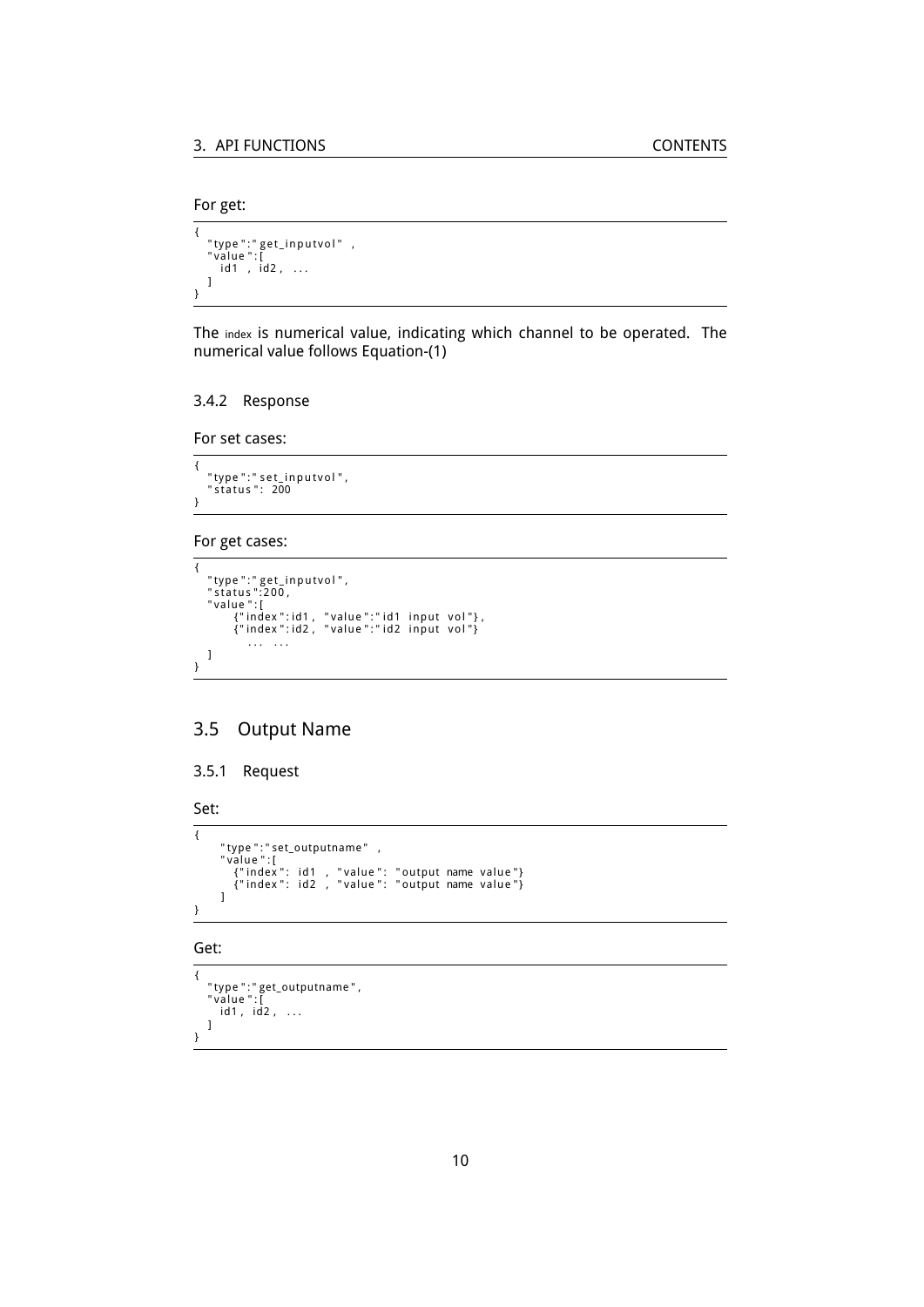#### <span id="page-10-0"></span>3.5.2 Response

For set cases:

```
{
    "type ":" set_outputname " ,<br>" status ":   200
}
```
### For get cases:

```
{
       "type":"get_outputname",<br>"status":200,<br>"result":[<br>{"index":id1, "value":"id1 output name"},<br>{"index":id2, "value":"id2 output name"}
            . . . . . .
    ]
}
```
### <span id="page-10-1"></span>3.6 Output Selection(Source1)

#### <span id="page-10-2"></span>3.6.1 Request

Set:

```
{
    "type": "set_outputsource1" ,<br>"value":[<br>{"index": id , "value": "input value index "}
    ]
}
```
#### Get:

```
{
    "type": "get_outputsource1" ,<br>"value":[ id1, id2, ...]
}
```
### <span id="page-10-3"></span>3.6.2 Response

For set case:

```
{
   "type": "set_outputsource1" ,<br>"status":200
}
```
#### For get case:

```
{
     "type": "get_outputsource1" ,<br>"status":200,<br>"value":[<br>{"index":id1, "value":"id1 source1 input index"},<br>{"index":id2, "value":"id2 source1 input index"},<br>... ...
         :......<br>{"index":idx, "value":"idx source1 input index"}
```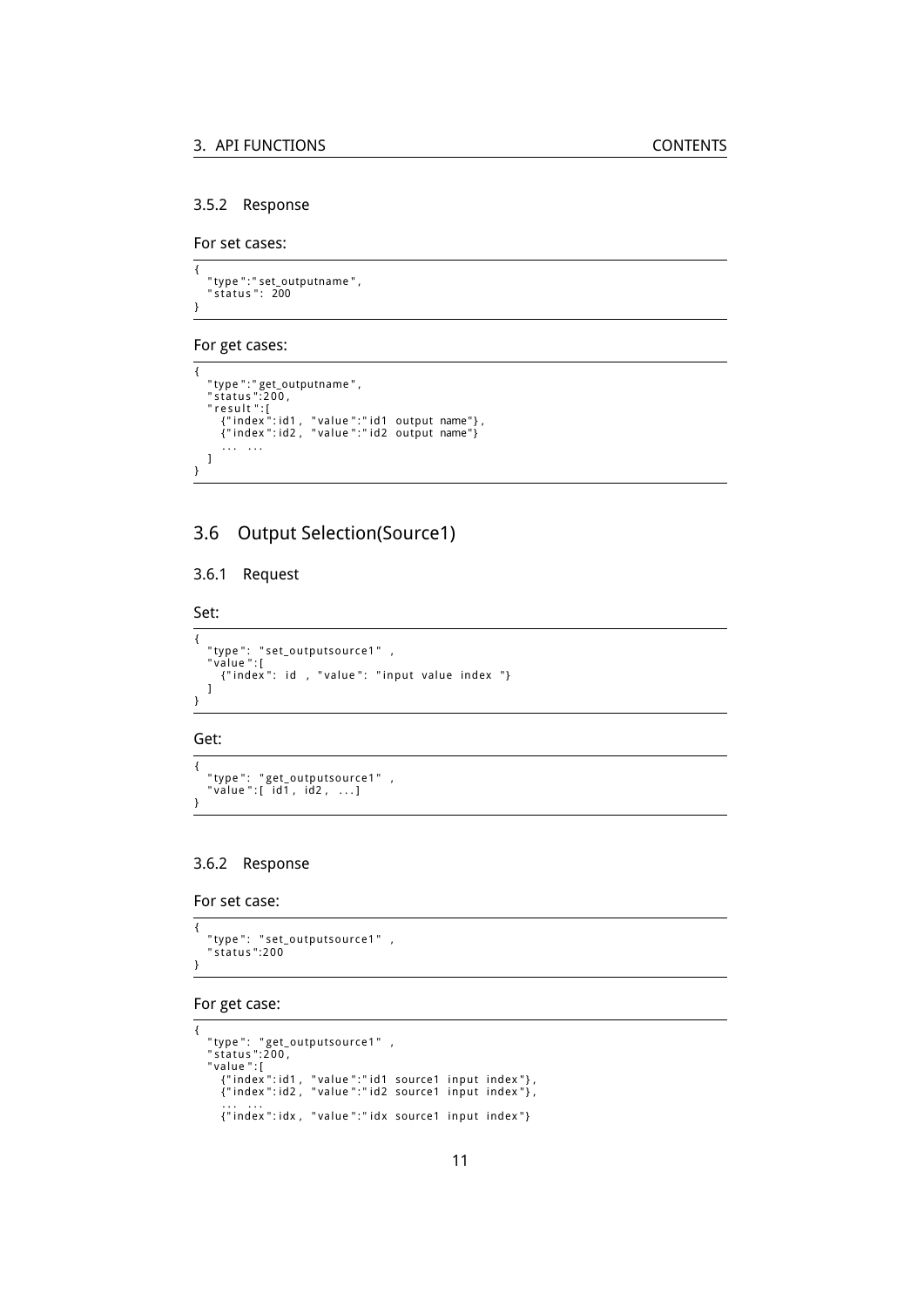#### ] }

### <span id="page-11-0"></span>3.7 Output Selection(Source2)

#### <span id="page-11-1"></span>3.7.1 Request

Set:

```
{
     "type": "set_outputsource2" ,<br>"value":[<br>{"index": id , "value": "input value index "}<br>]
}
```
### Get:

```
{
    "type": "get_outputsource2" ,<br>"value":[ id1, id2, ... ]
}
```
#### <span id="page-11-2"></span>3.7.2 Response

```
For set:
```

```
{
   "type": "set_outputsource2" ,<br>"status":200
}
```
#### For get:

```
{
     "type": "get_outputsource2" ,<br>"status":200,<br>"value":[<br>{"index":id1, "value":"id1 source2 input index"},<br>{"index":id2, "value":"id2 source2 input index"},<br>... ...
                  ... ...<br>{"index":idx, "value":"idx source2 input index"}
    \, \, \,}
```
### <span id="page-11-3"></span>3.8 Bridge Mode

```
3.8.1 Request
```
set:

```
{
     "type":"set_bridgemode" ,<br>"value": [<br>{"index": id , "value": "0 or 1"}
    ]
}
```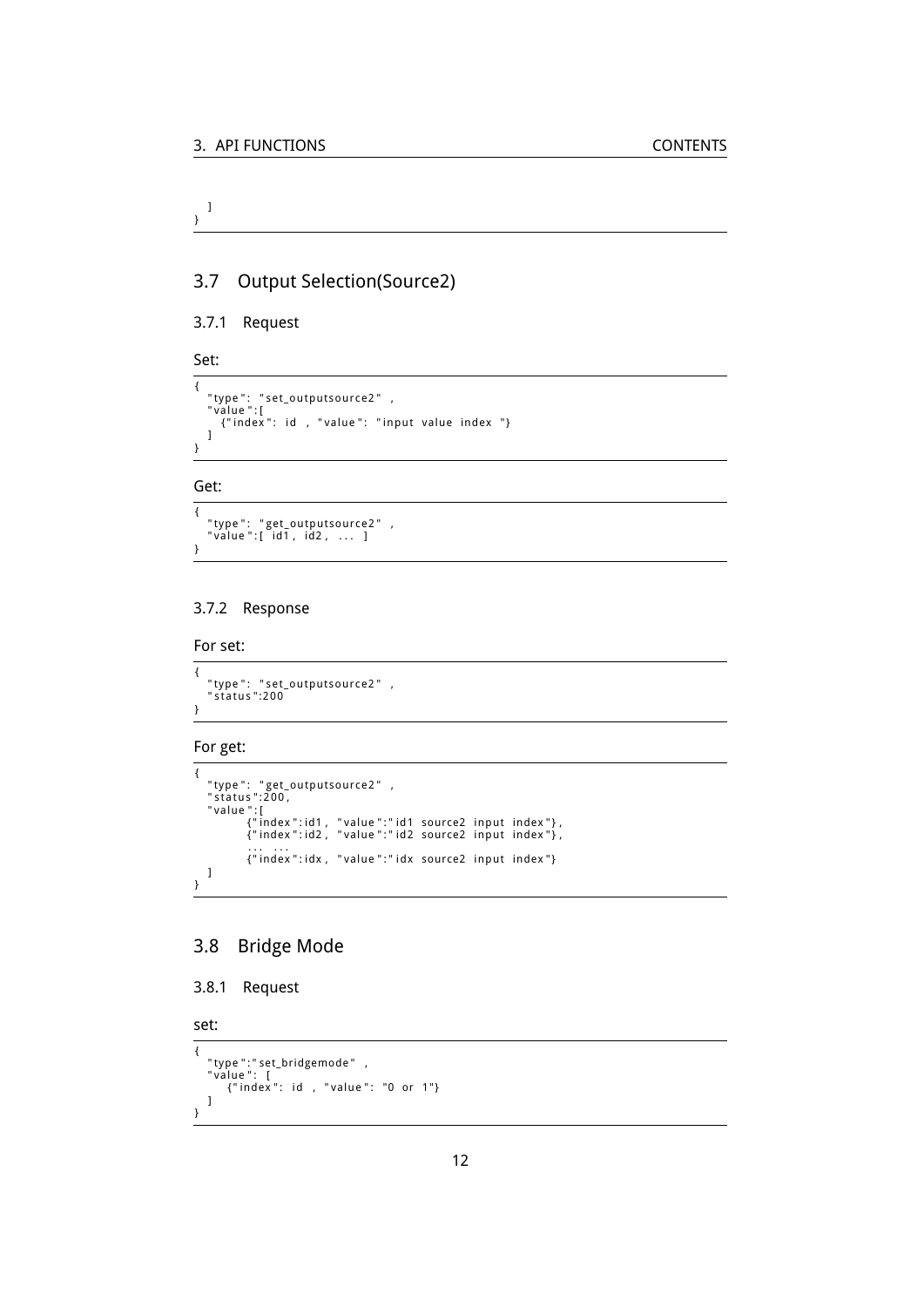get:

{ "type ":"get\_bridgemode",<br>"value ":[id1 , id2 , ...] }

The index is numerical value, indicating which channel to be operated. The numerical value follows Equation-[\(1\)](#page-7-2)

The bridge value definition:

| value | Meaning  |
|-------|----------|
| "በ"   | mode off |
| "1"   | mode on  |

#### <span id="page-12-0"></span>3.8.2 Response

For set:

{ "type ":" set\_bridgemode " ,<br>" status ": 200 }

#### For get:

```
{
           "type ":"get_bridgemode " ,<br>" status ":200 ,<br>" value " :[
                      { " index " : id1 , " value " : " 0 or 1 " } ,
{ " index " : id2 , " value " : " 0 or 1 " } ,
                     . . . . . .
         ]
}
```
### <span id="page-12-1"></span>3.9 Stereo/Mono Output

#### <span id="page-12-2"></span>3.9.1 Request

Set:

```
{
     "type":"set_stereomono" ,<br>"value":[<br>{"index": id , "value": "0 or 1"}
    \, \, \,}
```
#### Get:

{ "type":"get\_stereomono" ,<br>"value":[ id1, id2, ..., idx ] }

#### The stereo/mono value defintion:

| value | Meaning |
|-------|---------|
| "ח"   | stero   |
| "1"   | mono    |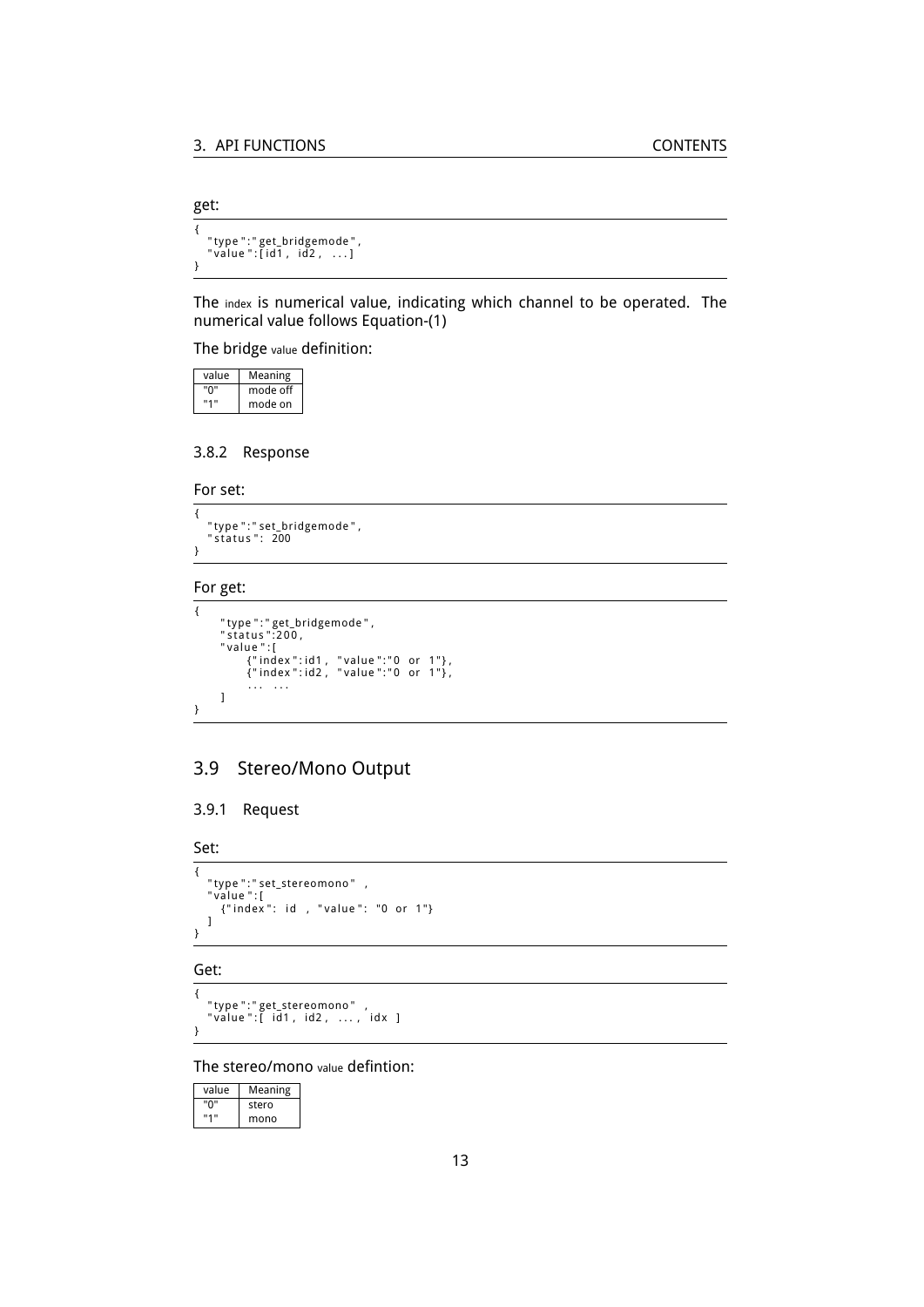### <span id="page-13-0"></span>3.9.2 Response

For set:

```
{
    "type ":" set_stereomono " ,<br>" status ":   200
}
```
#### For get:

```
\overline{\mathcal{L}}"type":"get_stereomono",<br>"status": 200,<br>"value":[<br>{"index":id1, "value":"0 or 1"},<br>{"index":id2, "value":"0 or 1"},
                       ... ...<br>{"index":idx, "value":"0 or 1"}
    \, \, \,}
```
## <span id="page-13-1"></span>3.10 MuteOutput Output

#### <span id="page-13-2"></span>3.10.1 Request

Set:

```
{
    "type":"set_muteoutput" ,<br>"value":[<br>{"index": id , "value": "0 or 1"}
   ]
}
```
#### Get:

{ "type":"get\_muteoutput" ,<br>"value":[ id1, id2, ... ] }

#### The value definition:

| value | Meaning |
|-------|---------|
| "በ"   | off     |
| "1"   | on      |

### <span id="page-13-3"></span>3.10.2 Response

For set:

```
{
    "type ":" set_muteoutput " ,<br>" status ":   200
}
```
For get: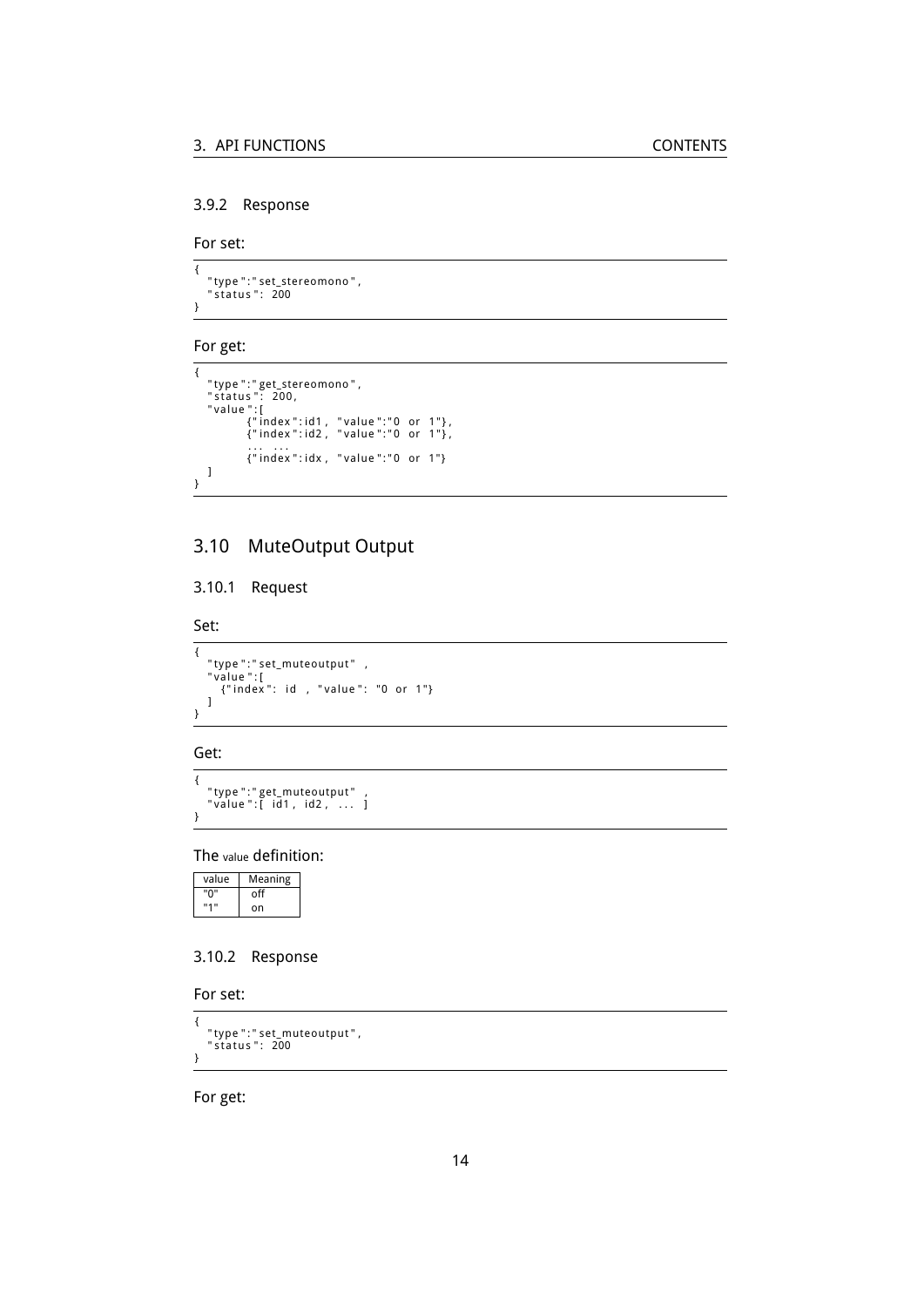```
{
      "type":"get_muteoutput",<br>"status": 200,<br>"value":[<br>{"index":id1, "value":"0 or 1"},<br>{"index":id2, "value":"0 or 1"},<br>... ...
                    ... ...<br>{"index":idx, "value":"0 or 1"}
    ]
}
```
### <span id="page-14-0"></span>3.11 Output Volume

```
3.11.1 Request
```
#### set:

```
{
       "type":"set_outputvol" ,<br>"value":[<br>{"index": id1 , "value": "output value1"},<br>{"index": id2 , "value": "output value2"}
     ]
}
```
#### Get:

{ "type":"get\_outputvol" ,<br>"value":[ id1, id2, ... ] }

The index is numerical value, indicating which channel to be operated. The numerical value follows Equation-[\(1\)](#page-7-2)

#### <span id="page-14-2"></span>3.11.2 Response

For set:

```
{
    "type":" set_outputvol" ,<br>"status ":  200
}
```

```
For get:
```

```
{
      " type ":" get_outputvol",<br>"status ": 200,<br>"value ": [<br>{"index ": id1, "value": "val"},<br>{"index": id2, "value": "val"},<br>... ...
          {"index": idx, "value": "val"}
    ]
}
```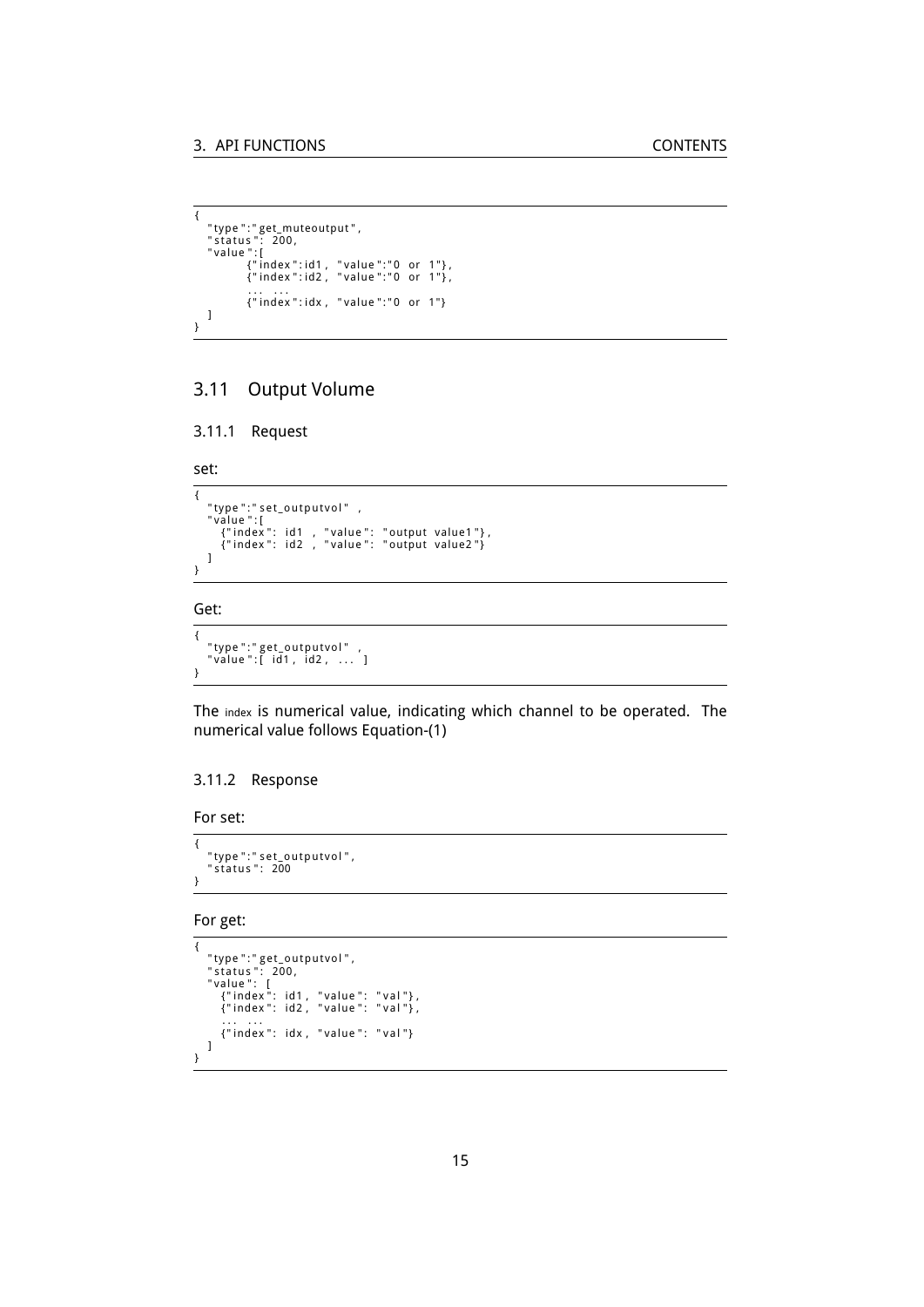### <span id="page-15-0"></span>3.12 Turn On Volume Per Output

### <span id="page-15-1"></span>3.12.1 Request

Set:

```
{
   "type ":" set_turnonvol"   ,<br>"value ":[
      diuc ..<br>{"index": id , "value": "turn on volume value"}
  ]
}
```
#### Get:

```
{
    "type":"get_turnonvol",<br>"value":[id1, id2, ..., idx]
}
```
#### <span id="page-15-2"></span>3.12.2 Response

For set:

```
{
    "type":"set_turnonvol" ,<br>"status": 200
}
```
For get:

```
{
          "type":"get_turnonvol",<br>"status": 200,<br>"value":[ 200,<br>{"index":id1 , "value":"id1 turn on volume"},<br>{"index":id2 , "value":"id2 turn on volume"},
                   ... ...<br>{"index":idx, "value":"idx turn on volume"}
        \, \, \,}
```
### <span id="page-15-3"></span>3.13 Max Volume Per Output

#### <span id="page-15-4"></span>3.13.1 Request

```
Set:
```

```
{
    "type":"set_maxvol" ,<br>"value": [<br>{"index": id , "value": "Max vol value"}
   ]
}
```
Get: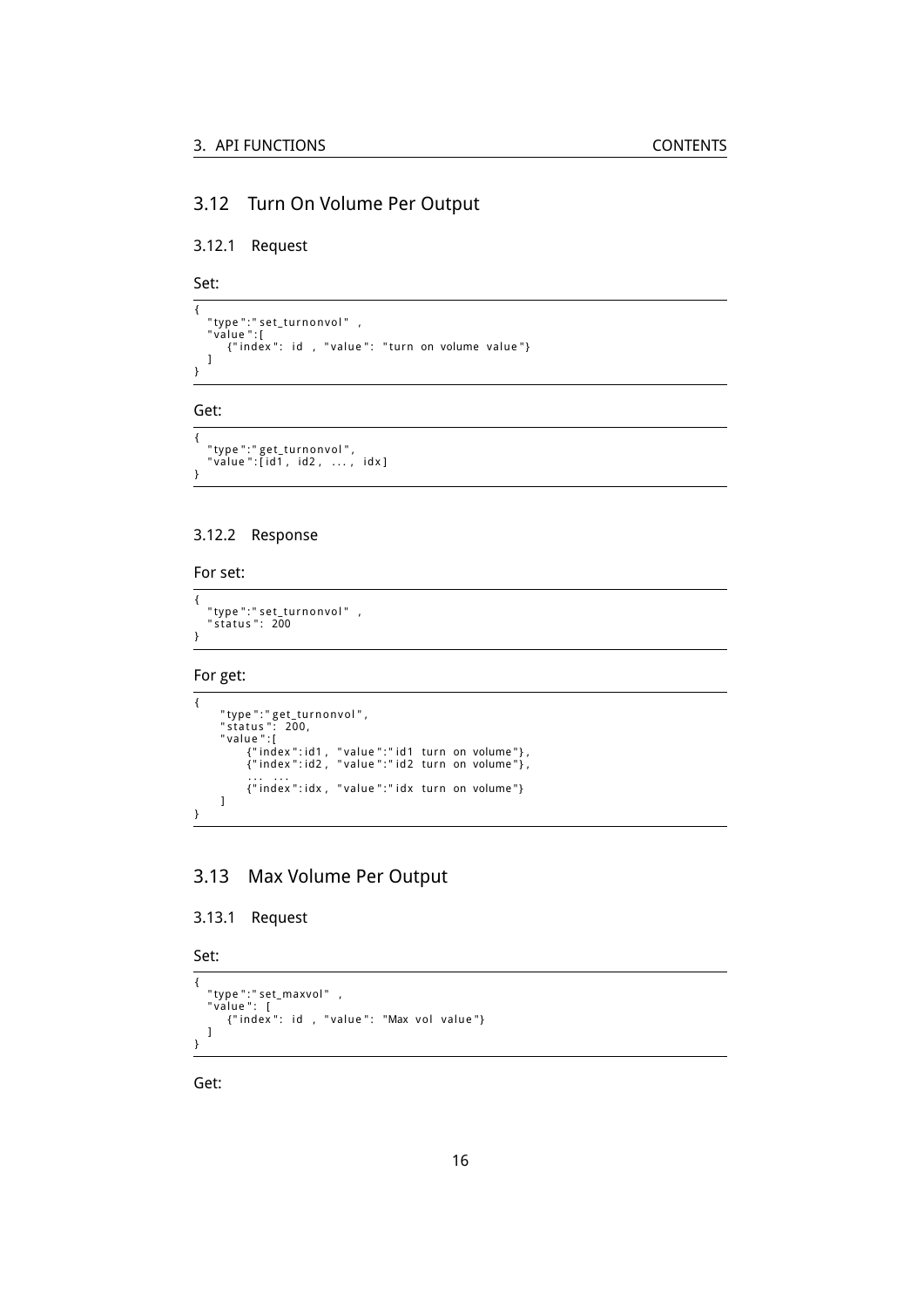```
{
        "type":"get_maxvol",<br>"value":[id1, id2, ..., idx]
}
```
#### <span id="page-16-0"></span>3.13.2 Response

For set:

```
{
     "type ":" set_maxvol " ,<br>" status ":   200
}
```
For get:

```
\overline{\mathcal{L}}"type":"get_maxvol",<br>"value":[<br>{"index":id1, "value":"id1 max volume"},<br>{"index":id2, "value":"id2 max volume"},
                   ... ...<br>{"index":idx, "value":"idx max volume"}
        \, \, \,}
```
### <span id="page-16-1"></span>3.14 DSP Presets Per Output

#### <span id="page-16-2"></span>3.14.1 Request

Set:

```
{
    "type":"set_dsppreset",<br>"value ":[<br>{"index": id , "value": "dsp preset item"}
   ]
}
```
#### get:

 $\overline{\mathcal{L}}$ "type":"get\_dsppreset",<br>"value":[id1, id2, ..., idx] }

The value indicates DSP preset item, defintion:

| value | Meaning |
|-------|---------|
| "በ"   | FLAT    |
| "1"   | CLASSIC |
| "יכ   | POP     |

<span id="page-16-3"></span>Table 1: DSP Preset Item Definition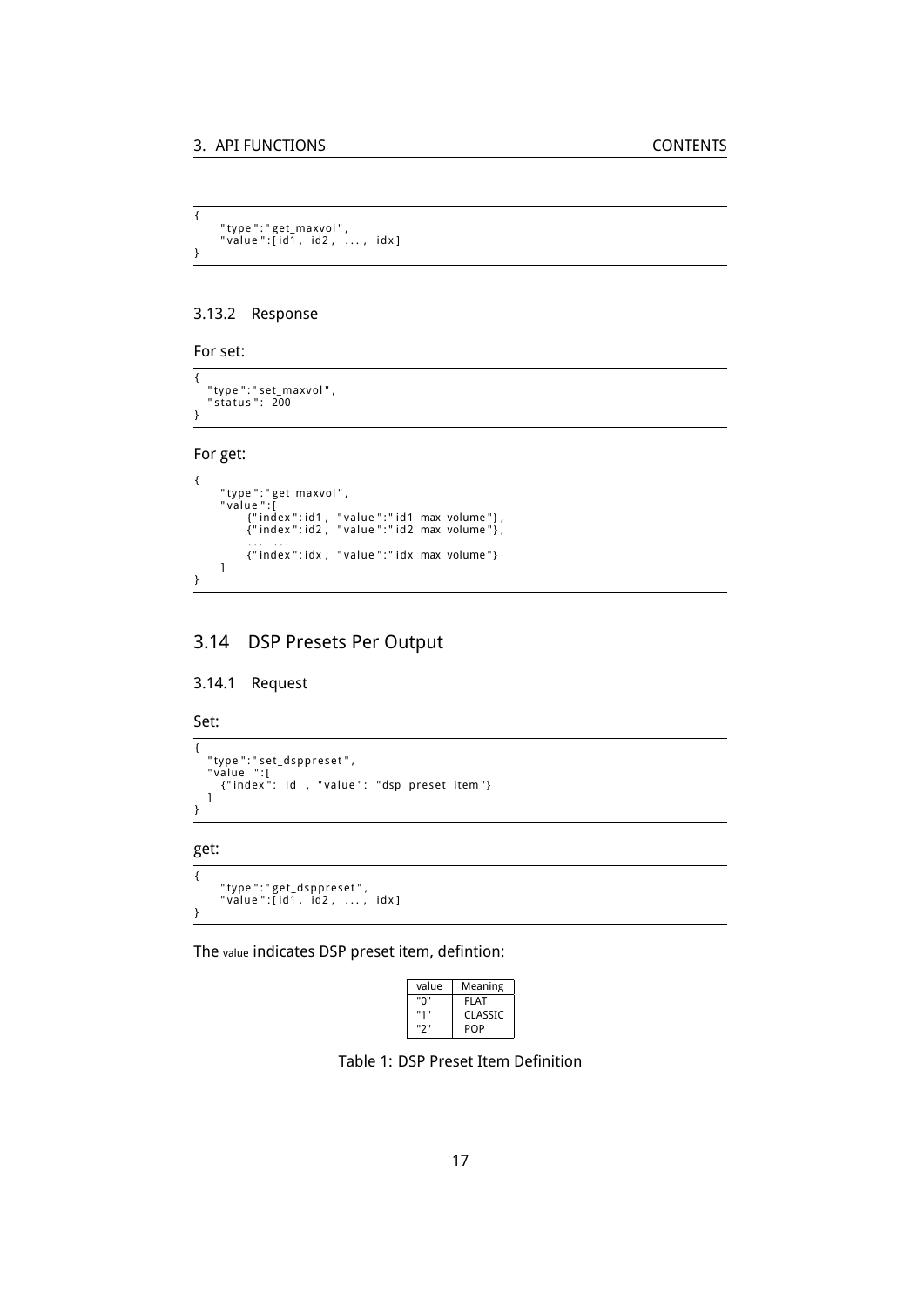#### <span id="page-17-0"></span>3.14.2 Response

For set:

```
{
    "type ":" set_dsppreset" ,<br>"status ":  200
}
```
### For get:

```
{
        "type ":"get_dsppreset",<br>"value ":[
                { " index " : id1 , " value " : " 0 or 1 or 2 " } ,
{ " index " : id2 , " value " : " 0 or 1 or 2 " } ,
                ... ...<br>{"index":idx, "value":"0 or 1 or 2"}
       ]
}
```
### <span id="page-17-1"></span>3.15 Output Group

#### <span id="page-17-2"></span>3.15.1 Request

Set:

{ "type":"set\_outputgroup" ,<br>"value":[<br>{"index": id , "value": "group value"}  $\overline{1}$ }

Get:

{ "type":"get\_outputgroup",<br>"value":[id1, id2, ..., idx] }

The index is numerical value, indicating which channel to be operated. The numerical value follows Equation-[\(1\)](#page-7-2)

The groups are defined as *A, B, C, D, E, · · ·* , and the field value defintion:

| value  | Meaning | value        | Meaning |
|--------|---------|--------------|---------|
| "በ"    | Group-A | <b>11411</b> | Group-B |
| יי כיי | Group-C | "3"          | Group-D |

#### <span id="page-17-3"></span>3.15.2 Response

For set:

```
{
    "type ":" set_outputgroup " ,<br>" status ":   200
}
```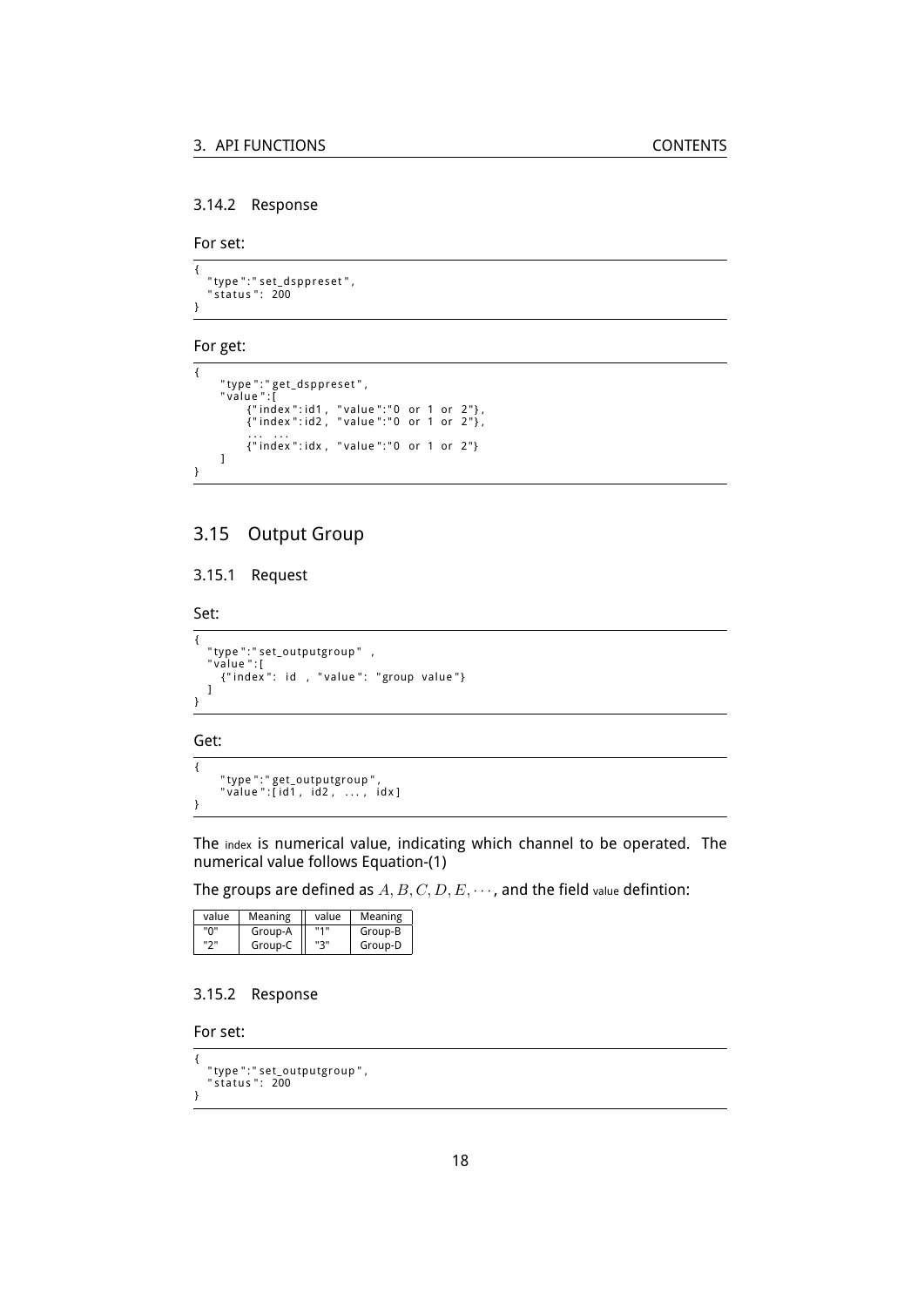```
For get:
```

```
\overline{\mathcal{L}}"type":"get_outputgroup",<br>"status":200,<br>"value":[<br>{"index":id1, "value":"id1 group value"},<br>{"index":id2, "value":"id2 group value"},<br>... ...
                     { " index " : idx , " value " : " id x group value " }
         ]
}
```
### <span id="page-18-0"></span>3.16 Get EQ Settings

#### <span id="page-18-1"></span>3.16.1 Request

{ " type " : " g e t \_ e qi n f o " }

#### <span id="page-18-2"></span>3.16.2 Response

```
{
      "type": "get_eqinfo" ,<br>"status": "200",<br>"value ":[
           {<br>"index ": dsp preset item index ,<br>"value":<br>[
                         {
                                " uuid ":" xxx",<br>"eq_enable ":"0 or 1",<br>"eq_freq":"20~20000",<br>"eq_qratio ":"0.3~24",<br>"eq_gain":"-12~+12"
                        } ,
                         . . . . . .
                   ]
           } ,
{
               " index ": dsp preset item index,
                " value " :
                   \mathbb T{
                                " uuid ":" xxx",<br>"eq_enable ":"0 or 1",<br>"eq_freq":"20~20000",<br>"eq_qratio ":"0.3~24",<br>"eq_gain":"-12~+12"
                      }<br>] ... ...<br>]
        }
    \, \, \,}
```
The uuid is a GUID to indicate an unique EQ setting item.

The DSP preset item definition can be found in Table[-1](#page-16-3)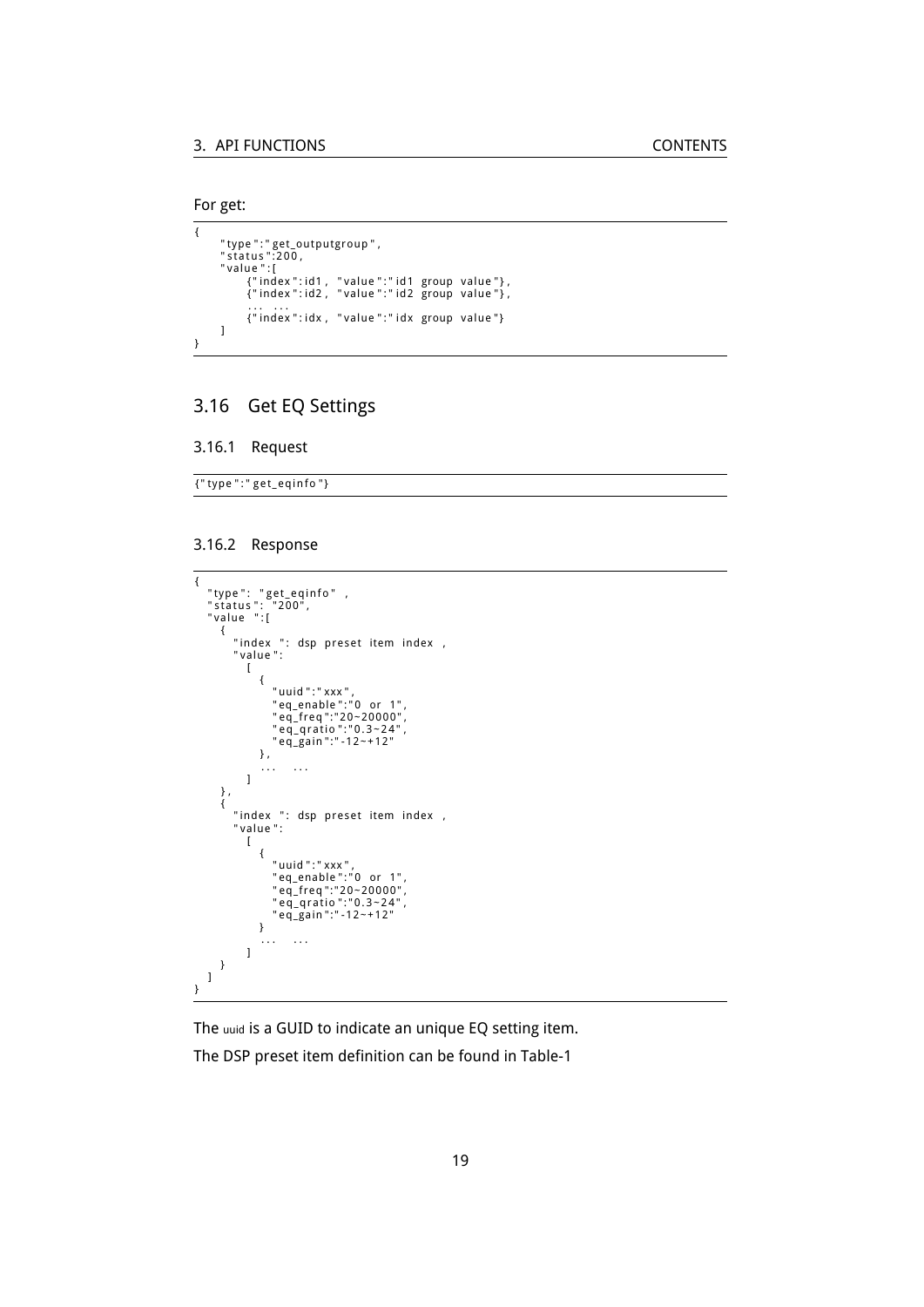### <span id="page-19-0"></span>3.17 Set EQ Settings

<span id="page-19-1"></span>3.17.1 Request

```
{
      "type": "set_eqinfo",<br>"value ":[
                 {<br>"index": dsp preset item index ,<br>"value":<br>[
                           {"uuid ":" xxx",<br>"eq_enable ":"0 or 1",<br>"eq_freq":"20~20000",<br>"eq_qratio ":"0.3~24",<br>"eq_gain ":" -12~+12"}
                 ]
}
    ]
}
```
The DSP preset item definition can be found in Table[-1](#page-16-3)

#### <span id="page-19-2"></span>3.17.2 Response

{ " type ":" set\_eqinfo" , "status":200 }

### <span id="page-19-3"></span>3.18 Add EQ Settings

#### <span id="page-19-4"></span>3.18.1 Request

This is creating new EQ setting, which can create one or more eq items:

```
{
    "type": "add_eq" ,<br>"value": [<br>{"index ": dsp preset item index},
          ... ... ... ... ... ... ...<br>{"index ": dsp preset item index}
   ]
}
```
Suppose we want to add 2 EQ items:

Example 7 Creating 2 EQ items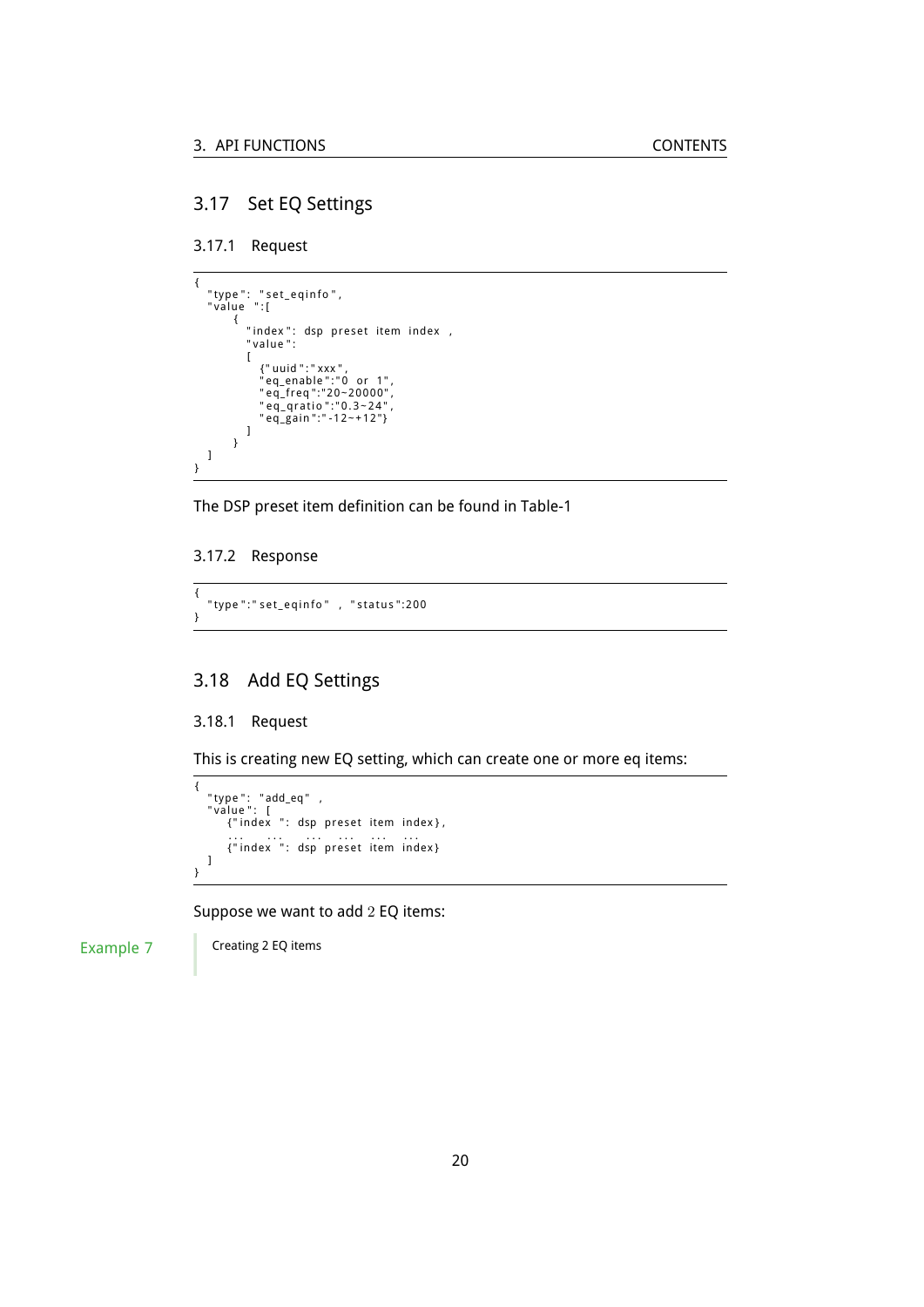

#### <span id="page-20-0"></span>3.18.2 Response

{ "type":"add\_eq" , "status":200}

### <span id="page-20-1"></span>3.19 Delete EQ Settings

#### <span id="page-20-2"></span>3.19.1 Requst

Suppose client wants to delete a eq uuid EQ item:

```
{
   "type ":" delete_eq"   ,<br>"value ":[
     ande ..<br>{"index": dsp preset item index , "value": "eq uuid"}
  \, \, \,}
```
#### <span id="page-20-3"></span>3.19.2 Response

{ " type " : " d el e t e \_ eq " , " s t a t u s ": 2 0 0 }

### <span id="page-20-4"></span>3.20 Low Tilt Per Output

#### <span id="page-20-5"></span>3.20.1 Request

Set Enable:

{

}

```
"type":" set_lowtiltenable"   ,<br>"value ":[
    {\tt "index": }\t{ \tt dsp} \t{ \tt present} \t{ \tt item } \t{ \tt index \t{ \tt , "value": } "0 \tt or 1" } \t{ \tt }]
```
### Get Enable:

```
{
      "type":"get_lowtiltenable",<br>"value":[dsppresetitemindex0, dsppresetitemindex1 , ..., dsppresetitemindexx]
}
```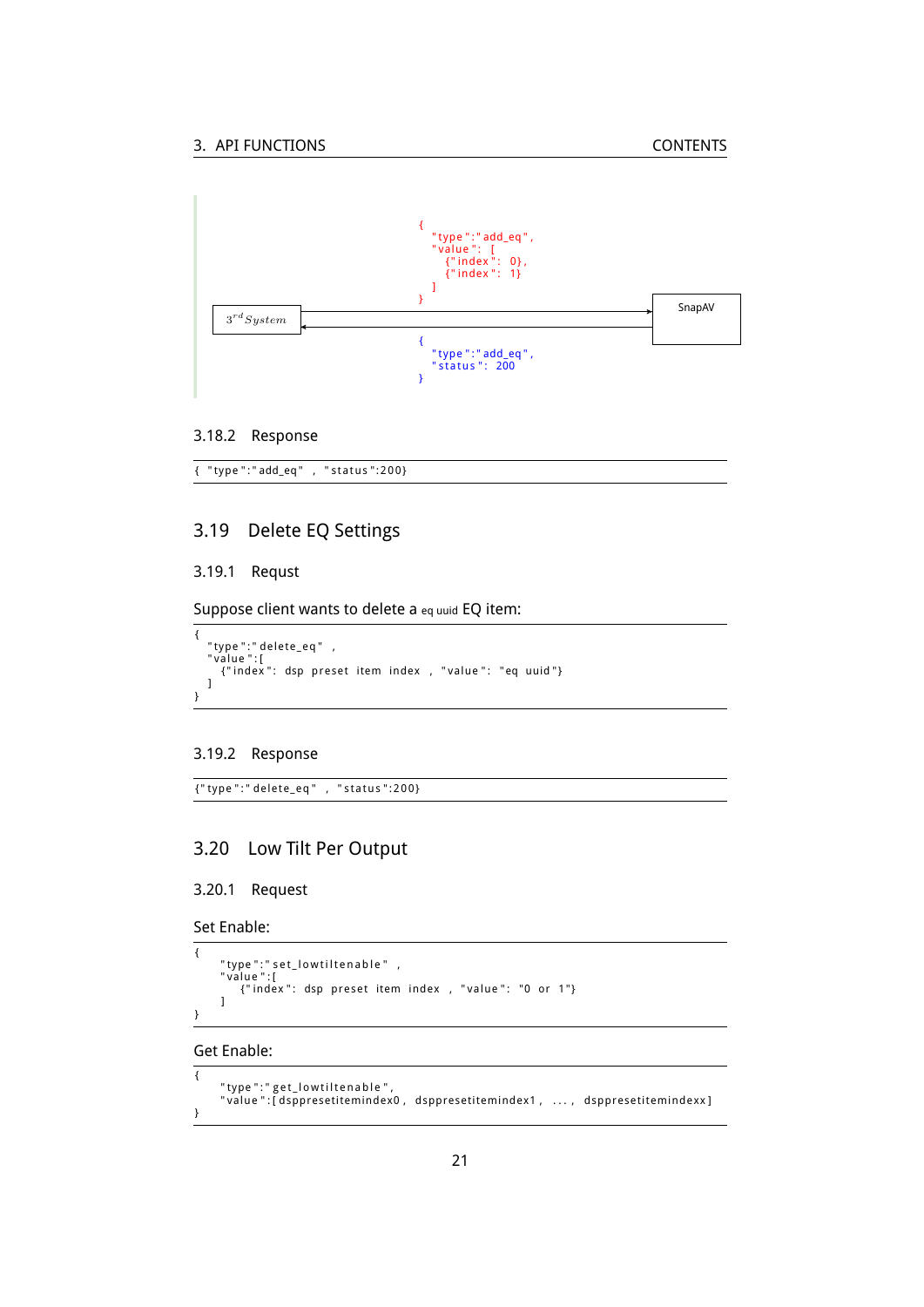#### The value defintion:

value | Meaning "0" off "1" on

Set Frequency:

{ "type":"set\_lowtiltfreq" ,<br>"value":[<br>{"index": dsp preset item index , "value": "20-20000"} ] }

Get Frequency:

```
{
    " type ":" get_lowtiltfreq",
    " value " : [ dspprese ti temindex0 , dspprese ti temindex1 , . . . , dspprese ti temindexx ]
}
```
Set Gain:

```
{
   "type ":" set_lowtiltgain "   ,<br>"value ":[
     {"index": dsp preset item index, "value": "-12~12"}
  \overline{1}}
```
#### Get Gain:

```
{
          "type":"get_lowtiltgain",<br>"status":200,<br>"value":[<br>{"index":dsppresetitemindex0, "value":"-12~12"},<br>{"index":dsppresetitemindex1, "value":"-12~12"},
                    . . . . . .
{ " index " : dspprese ti temindexx , " value ": " - 1 2 ~ 1 2 " }
        ]
}
```
#### <span id="page-21-0"></span>3.20.2 Response

For Set Enable:

```
{
        " type ":" set_low tiltenable "   ,<br>" status ":200
}
```
For Get Enable:

```
{
   "type":"get_lowtiltenable",<br>"value":[dsppresetitemindex0 , dsppresetitemindex1 , ... , dsppresetitemindexx]
}
```
For Set Frequency: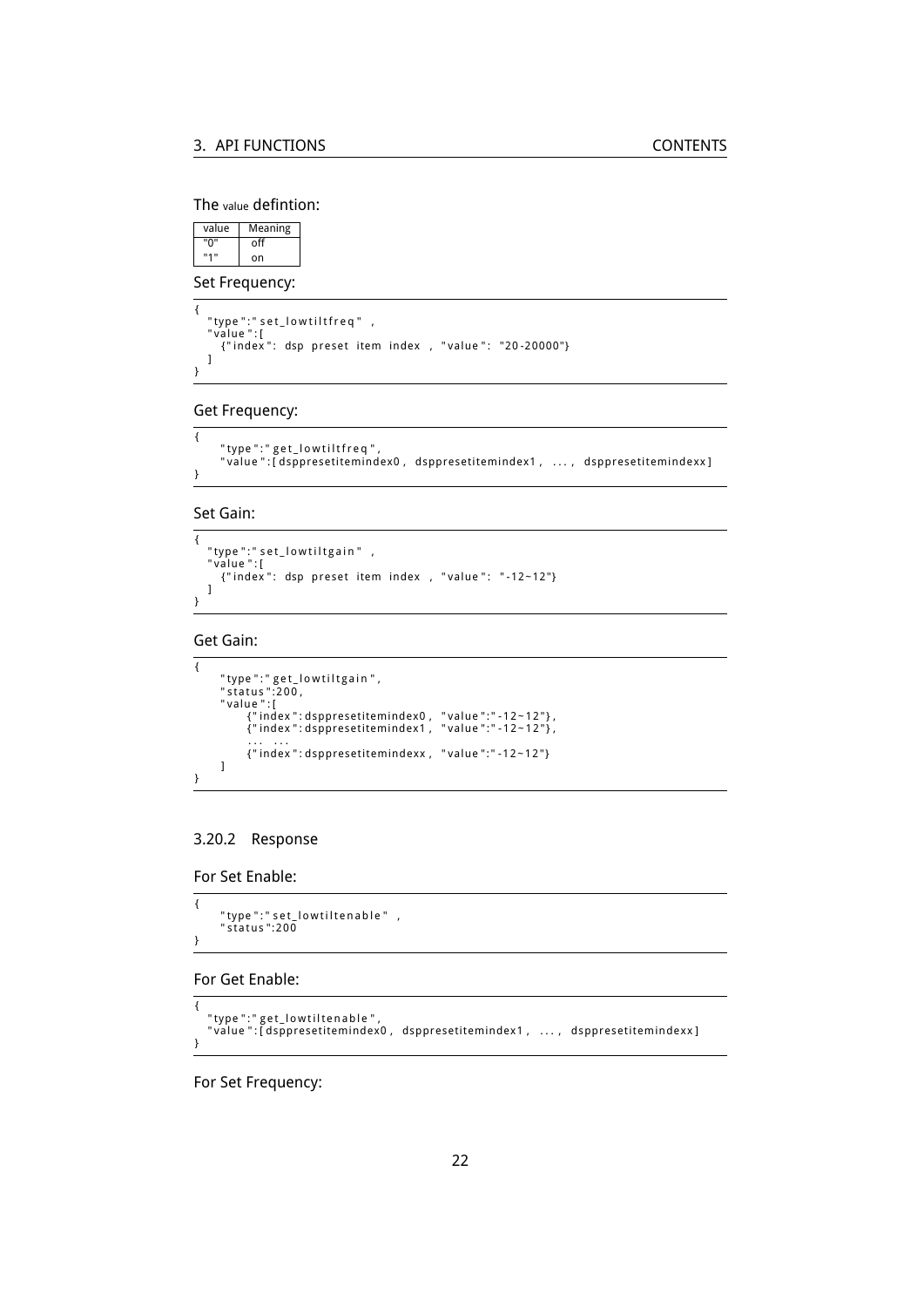```
{
    "type ":" set_lowtiltfreq "   ,<br>"status ":   200
}
```
For Get Frequency:

```
{
        "type":"get_lowtiltfreq",<br>"status":200,<br>"value":[
                {"index":dsppresetitemindex0 , "value":"20 -20000"},<br>{"index":dsppresetitemindex1 , "value":"20 -20000"},
                . . . . . .
{ " index " : dspprese ti temindexx , " value " : " 2 0 -20000" }
       \, \, \,}
```
For Set Gain:

```
{
  " type ": " set_lowtiltgain " ,
  " status ": 200
}
```
#### For Get Gain:

```
{
      "type":"get_lowtiltgain",<br>"status":200,<br>"value":[<br>{"index":dsppresetitemindex0, "value":"-12~12"},<br>{"index":dsppresetitemindex1, "value":"-12~12"},<br>... ...
         { " index " : dspprese ti temindexx , " value ": " - 1 2 ~ 1 2 " }
    ]
}
```
### <span id="page-22-0"></span>3.21 High Tilt Per Output

#### <span id="page-22-1"></span>3.21.1 Request

Set Enable:

```
{
      "type":" set_hightiltenable"   ,<br>"value ":[
        arde ...<br>{"index": dsp preset item index , "value": "0 or 1"}
     ]
}
```
Get Enable:

```
{
   "type":"get_hightiltenable" ,<br>"value":[ dsppresetitemindex0, dsppresetitemindex1, ..., dsppresetitemindexx ]
}
```
The value defintion:

| value | Meaning |
|-------|---------|
| "ח"   | off     |
| "1"   | on      |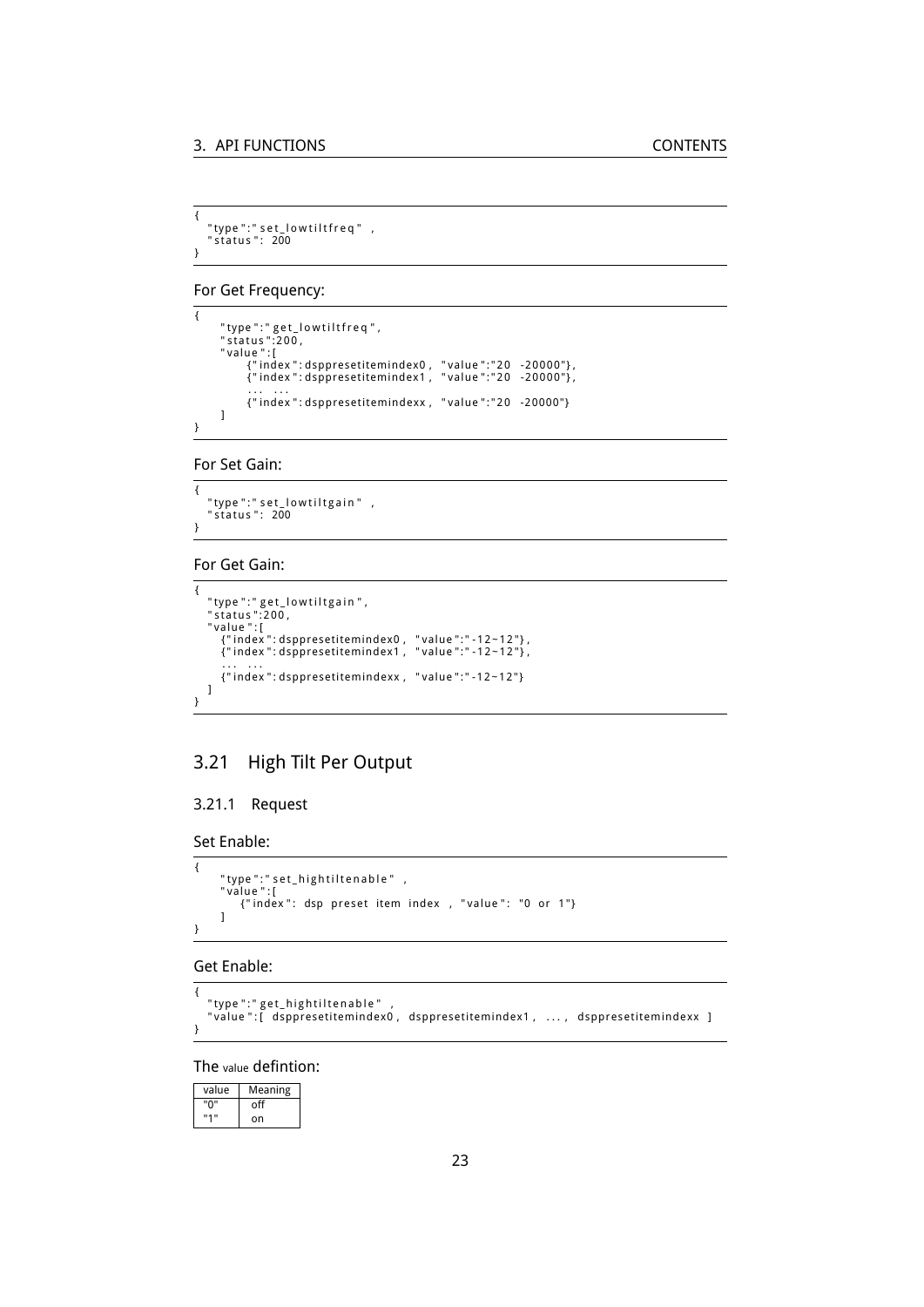#### Set Frequency:

```
{
    "type":"set_hightiltfreq" ,<br>"value":[<br>{"index": dsp preset item index , "value": "20-20000"}
   ]
}
```
#### Get Frequency:

```
{
   "type":"get_hightiltfreq",<br>"value":[dsppresetitemindex0,dsppresetitemindex1, ...,dsppresetitemindexx]
}
```
#### Set Gain:

```
{
   "type ":" set_hightiltgain "   ,<br>"value ":[
     {"index": dsp preset item index, "value": "-12~12"}
  \, \, \,}
```
#### Get Gain:

```
{
   "type":"get_hightiltgain",<br>"value":[dsppresetitemindex0,dsppresetitemindex1, ...,dsppresetitemindexx]
}
```
#### <span id="page-23-0"></span>3.21.2 Response

```
For Set Enable:
```

```
{
       "type ":" set_hightiltenable"   ,<br>"status ":200
}
```
#### For Get Enable:

```
{
         "type":"get_hightiltenable",<br>"status":200,<br>"value":[<br>{"index":dsppresetitemindex0, "value":"0 or 1"},<br>{"index":dsppresetitemindex1, "value":"0 or 1"},
                  ... ...<br>{"index":dsppresetitemindexx, "value":"0 or 1"}
        ]
}
```
#### For Set Frequency:

```
{
    "type":" set_hightiltfreq" ,<br>"status ":  200
}
```
For Get Frequency: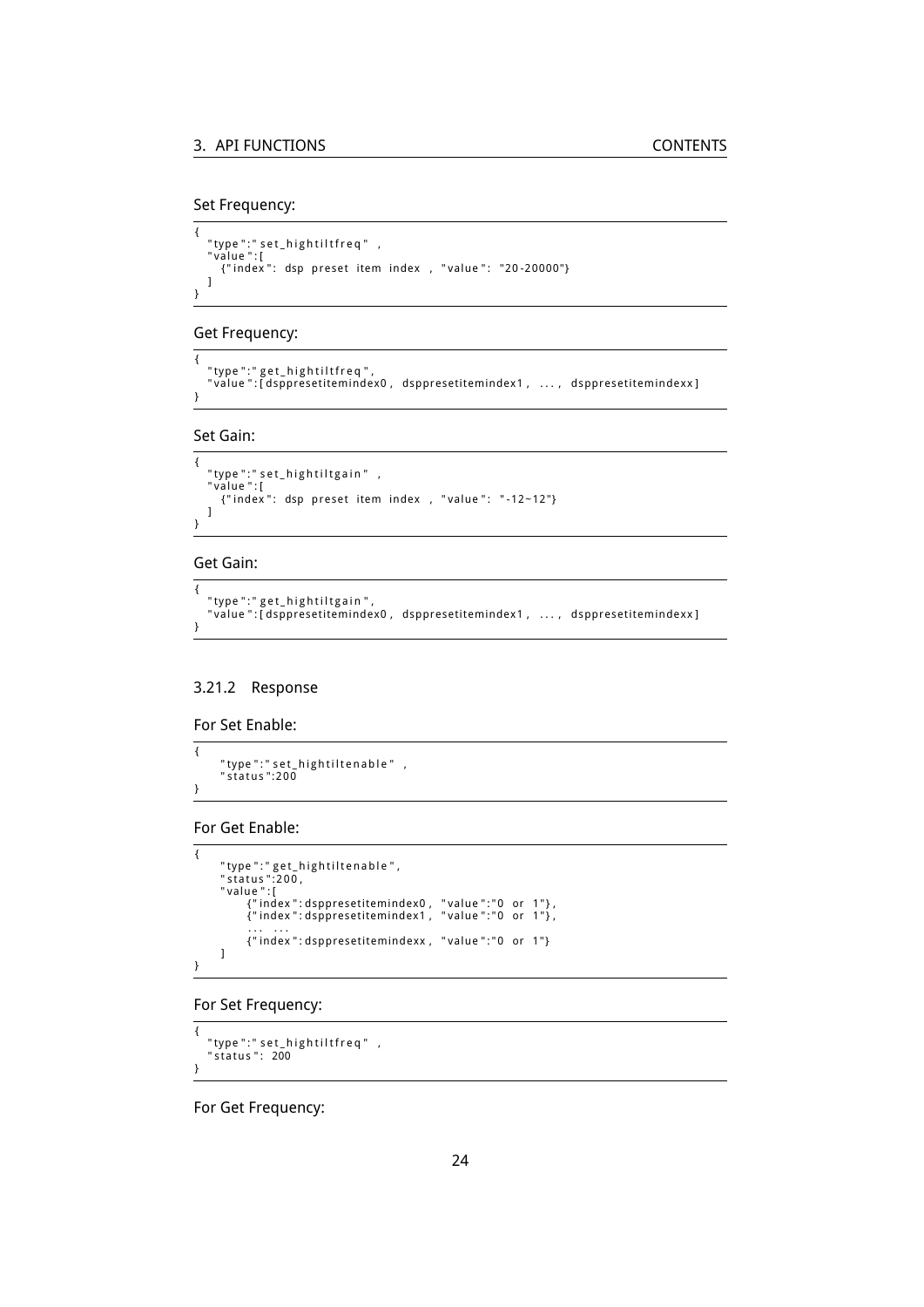```
{
          "type":"get_hightiltfreq",<br>"status":200,<br>"value":[<br>{"index":dsppresetitemindex0, "value":"20 -20000"},<br>{"index":dsppresetitemindex1, "value":"20 -20000"},
                    . . . . . .
{ " index " : dspprese ti temindexx , " value " : " 2 0 -20000" }
         \, \, \,}
```
For Set Gain:

{ "type":"set\_hightiltgain" ,<br>"status": 200 }

For Get Gain:

```
{
          "type":"get_hightiltgain",<br>"status":200,<br>"value":[<br>{"index":dsppresetitemindex0, "value":"-12~12"},<br>{"index":dsppresetitemindex1, "value":"-12~12"},
                    . . . . . .
{ " index " : dspprese ti temindexx , " value ": " - 1 2 ~ 1 2 " }
        ]
}
```
# <span id="page-24-0"></span>4 Local Configuration Tool Only

### <span id="page-24-1"></span>4.1 Factory Reset

#### <span id="page-24-2"></span>4.1.1 Request

{ "type":" device\_factoryreset"}

#### <span id="page-24-3"></span>4.1.2 Response

There would be a system power cycle after executing Factory Reset, so it's N/ A for response data.

#### <span id="page-24-4"></span>4.2 Reboot

<span id="page-24-5"></span>4.2.1 Request

{"type":" device\_reboot"}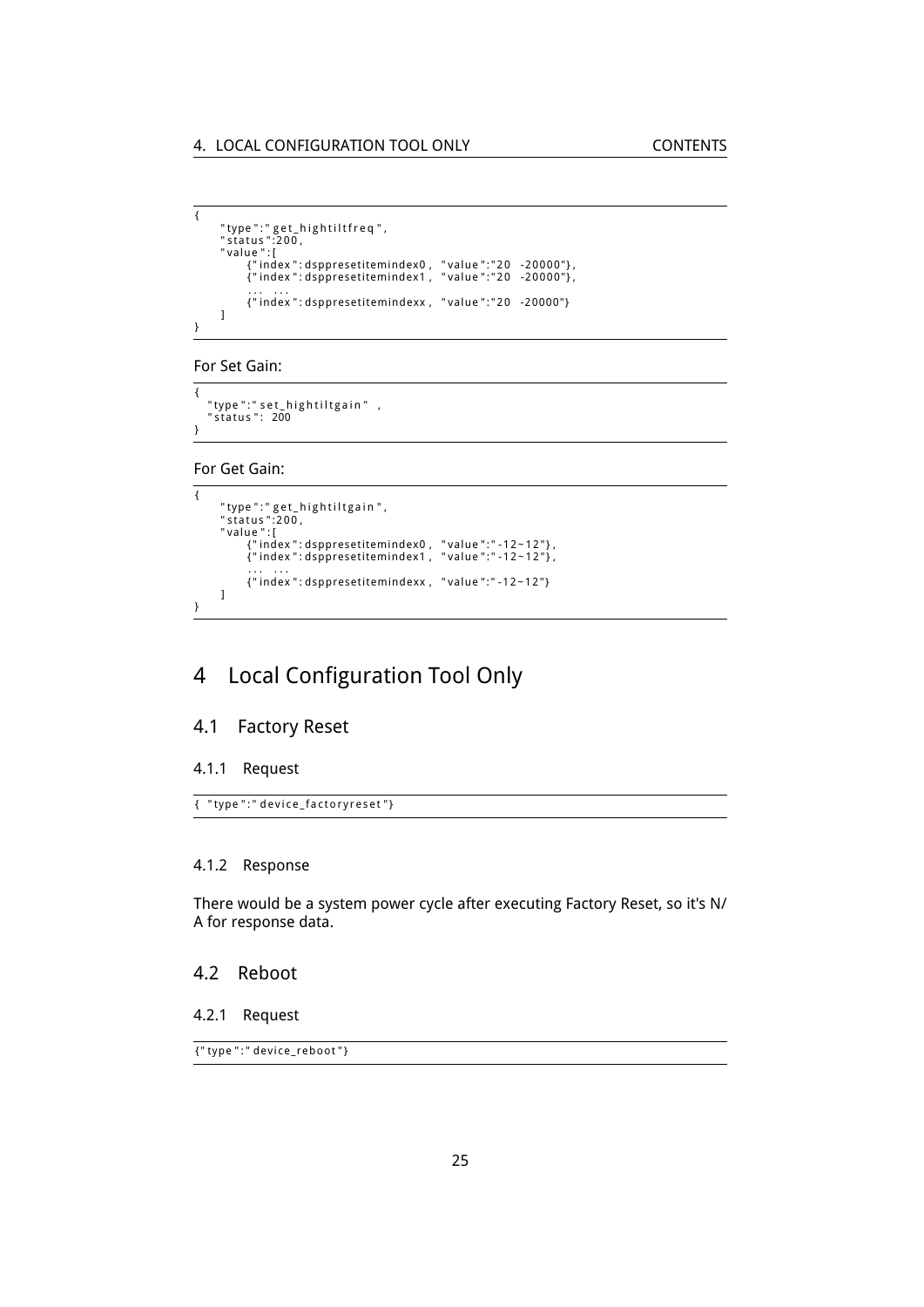#### <span id="page-25-0"></span>4.2.2 Response

#### N/A

Example 8

As reboot would cause the whole system to restart, response data is N/A for this case.

Reboot Device

| {"type":"device_reboot"}<br>$3^{rd} System$ | SnapAV |
|---------------------------------------------|--------|
|                                             |        |

### <span id="page-25-1"></span>4.3 Auto-On Method Abandon

<span id="page-25-2"></span>4.3.1 Request

### Set:

```
{
    "type":"set_automode" ,<br>"value": "auto mode value"
}
```
#### Get:

```
{ " type " : " get_automode " }
```

```
The definition:
                                value Meaning<br>"0" Power B
                                "0" Power Button<br>"1" Voltage Trigge
                                "1" | Voltage Trigger<br>"2" | Audio
                                             Audio
```
#### <span id="page-25-3"></span>4.3.2 Response

#### For Set:

```
{
    "type":"set_automode" ,<br>"status": 200
}
```
#### For Get:

{

}

```
"type ":"get_automode",<br>"status":200,<br>"value":"auto mode"
```
### <span id="page-25-4"></span>4.4 Audio Sense Method

<span id="page-25-5"></span>4.4.1 Request

Set: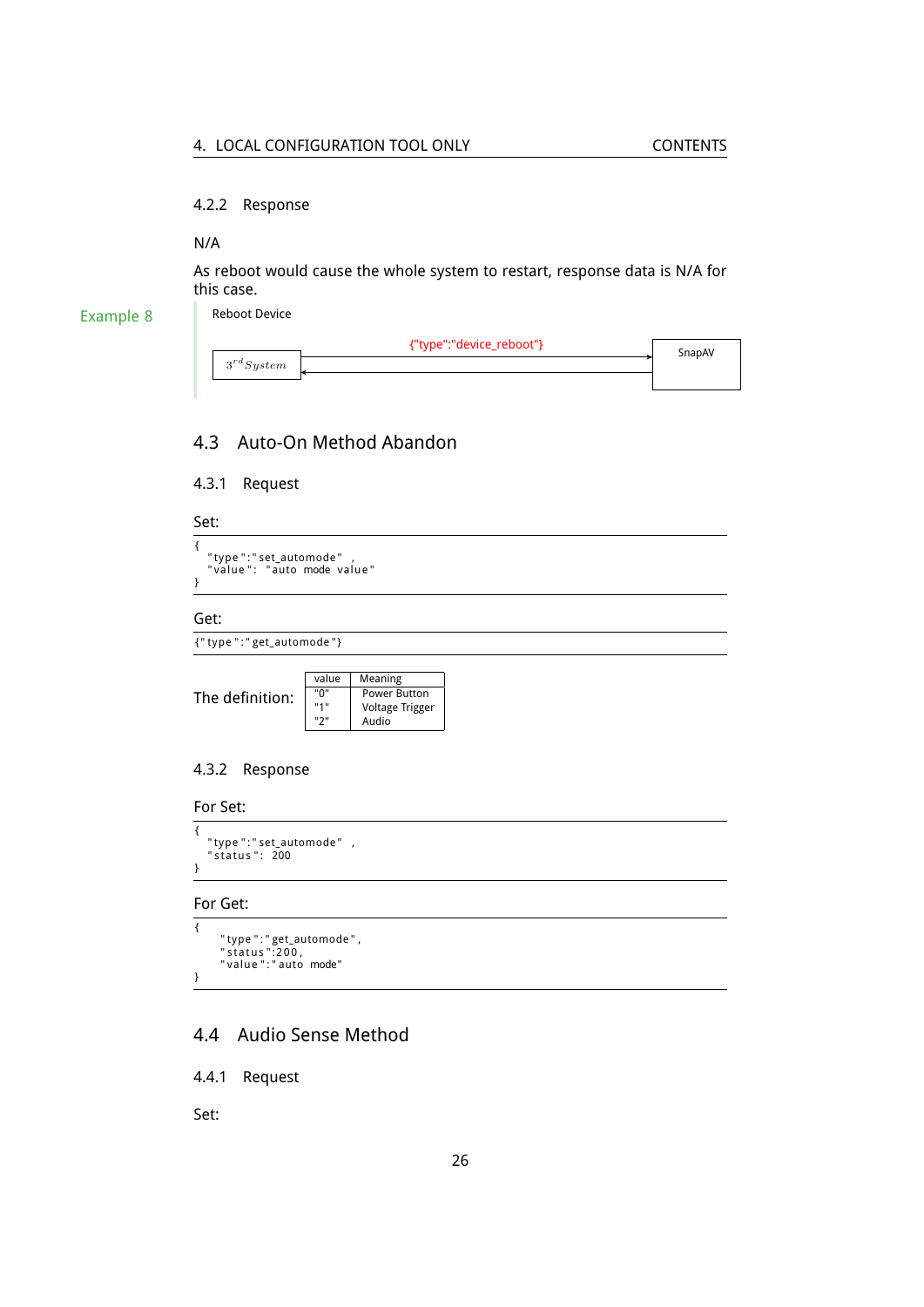{ " type " : " se t \_audiosense " , " value " : "0 or 1" }

Get:

{ " type " : " ge t\_audiosense " }

| The definition: | value | Meaning |
|-----------------|-------|---------|
|                 | "ח"   | disable |
|                 | 1141  | enable  |

#### <span id="page-26-0"></span>4.4.2 Response

For Set:

{ "type ":" set\_audiosense" ,<br>"status ": 200 }

### For Get:

```
\overline{\mathcal{L}}"type":"get_audiosense",<br>"status":200,<br>"value":"audio mode"
}
```
### <span id="page-26-1"></span>4.5 Power Button Method

#### <span id="page-26-2"></span>4.5.1 Request

```
Set:
```

```
{
    "type":"set_powerbutton" ,<br>"value": "0 or 1"
}
```
#### Get:

{ " type " : " get\_powerbutton " }

| The definition: | value | Meaning |
|-----------------|-------|---------|
|                 | "በ"   | disable |
|                 | 1141  | enable  |

#### <span id="page-26-3"></span>4.5.2 Response

For Set: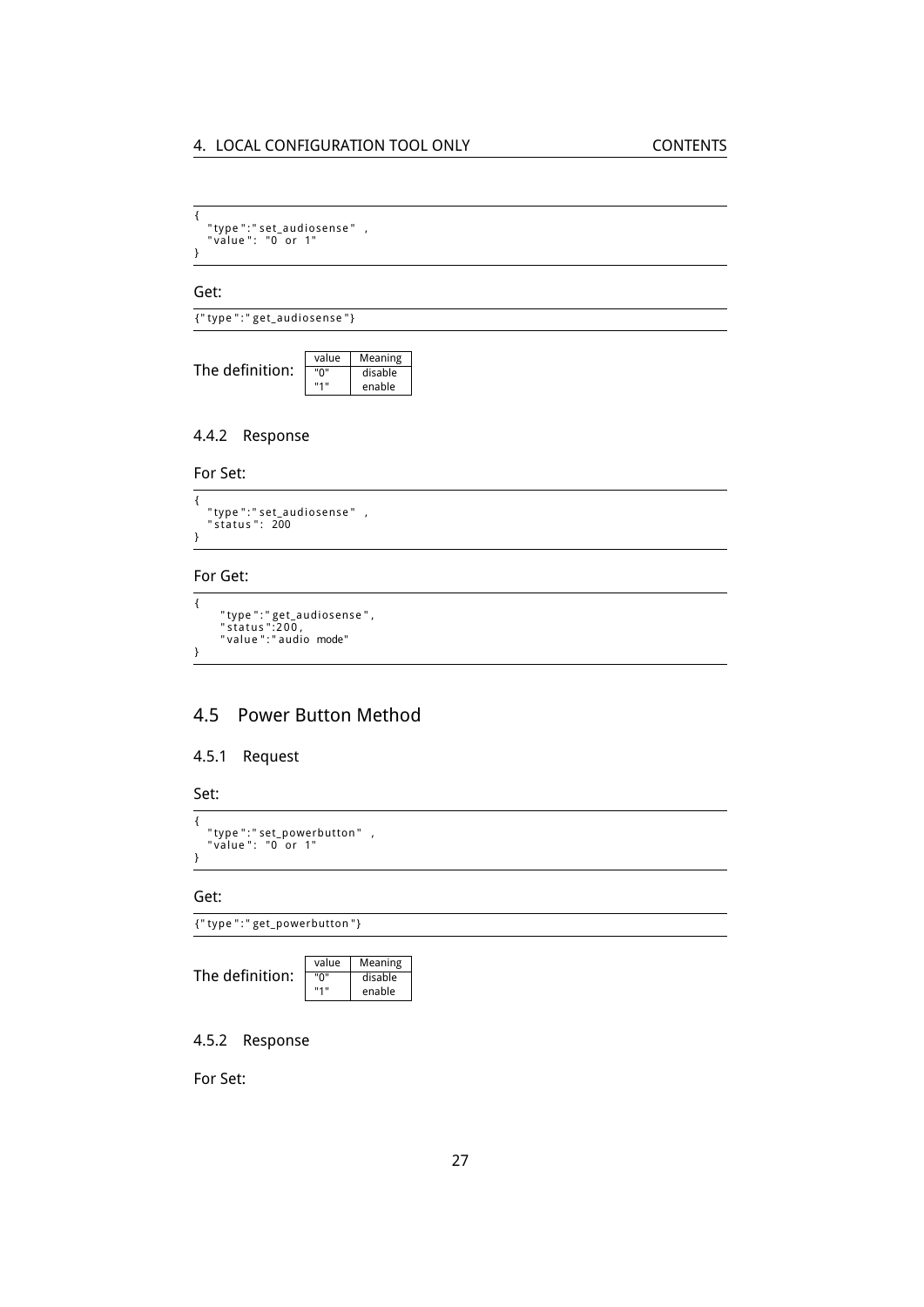{ "type ":" set\_powerbutton" ,<br>" status ": 200 }

For Get:

{ "type":"get\_powerbutton",<br>"status":200,<br>"value":"powerbutton mode" }

### <span id="page-27-0"></span>4.6 Sleep Mode

```
4.6.1 Request
```
Set:

```
{
     "type":"set_sleepmode" ,<br>"value ":[<br>{"index": id , "value": "sleep mode value"}<br>]
}
```
### Get:

{

}

```
"type":"get_sleepmode",<br>"value":[id1, id2, ..., idx]
```

| value | Meaning      |
|-------|--------------|
| "በ"   | After 5 Min  |
| "1"   | After 15 Min |
| "2"   | After 30 Min |
| "ג"   | After 1 hour |
| "מ"   | After 3 hour |

### <span id="page-27-2"></span>4.6.2 Response

For Set:

```
{
    " type ":" set_sleepmode"    ,<br>" status ":200
}
```
#### For Get:

```
{
          "type":"get_sleepmode",<br>"status":200,<br>"value":[ colo,<br>{"index":id1, "value":"id1 sleep mode value"},<br>{"index":id2, "value":"id2 sleep mode value"},<br>... ...
                  :......<br>{"index":idx, "value":"idx sleep mode value"}
        \, \, \,}
```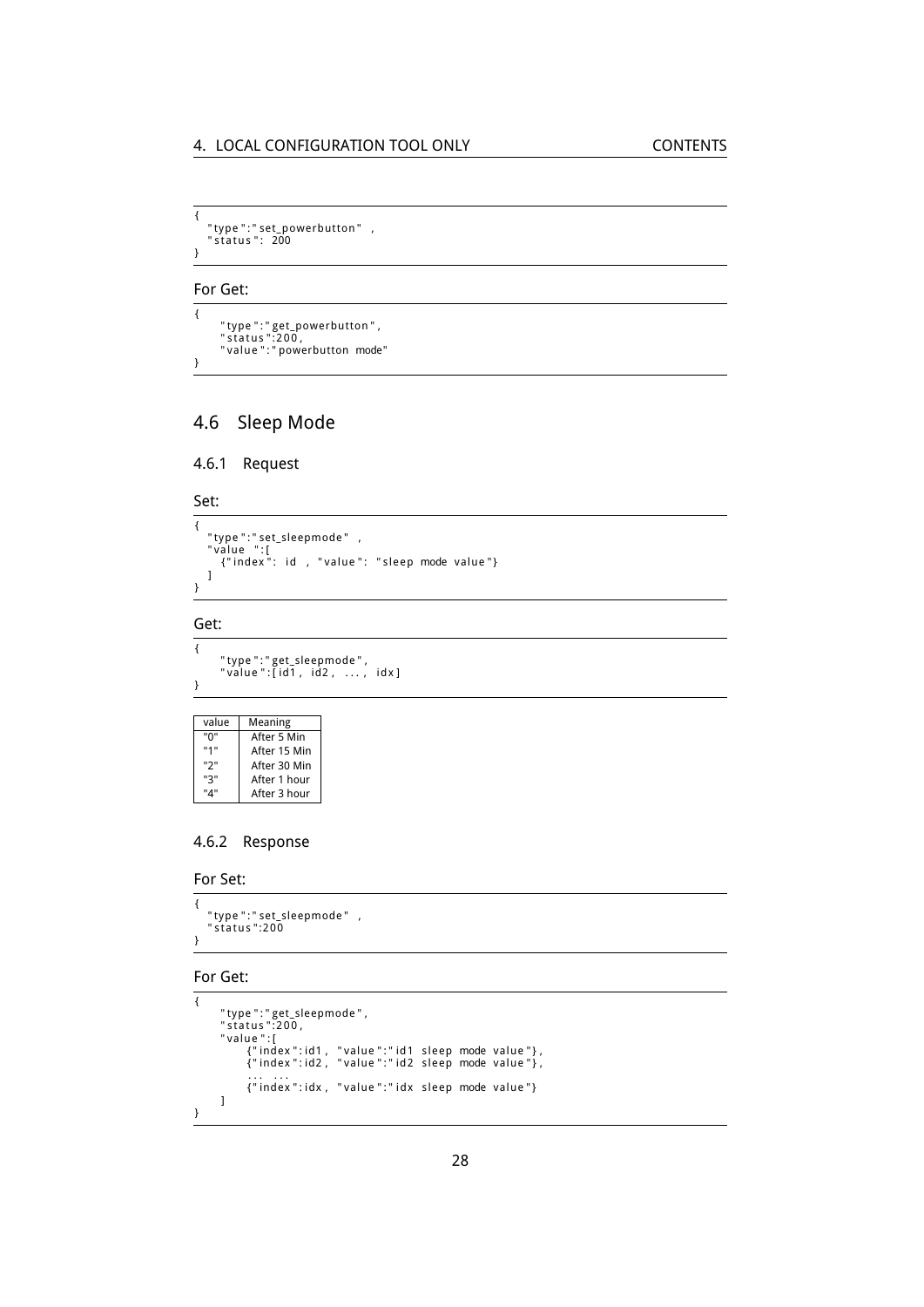### <span id="page-28-0"></span>4.7 Mode Source2

#### <span id="page-28-1"></span>4.7.1 Request

For Set:

{ "type":"set\_outputsource2mode" ,<br>"value ":[<br>{"index": id , "value": "mode value"} ] }

#### For Get:

```
\overline{1}"type ":"get_outputsource2mode",<br>"value ":[id1 , id2 ,  ... ,  idx]
}
```
#### The definition of value:

| value | Meaning |
|-------|---------|
| "በ"   | off     |
| "1"   | mix     |
| "יכ   | mute    |

### <span id="page-28-2"></span>4.7.2 Response

For Set:

{ "type ":"set\_outputsource2mode",<br>"status ": 200 }

#### For Get:

```
{
       "type ":"get_outputsource2mode",<br>"status ":200,<br>"value ":[
               {"index":id1 , "value":"id1 source2 mode"},<br>{"index":id2 , "value":"id2 source2 mode"},
               ... ...<br>{"index":idx, "value":"idx source2 mode"}
      ]
}
```
### <span id="page-28-3"></span>4.8 Gain Offset

```
4.8.1 Request
```
#### Set:

```
{
    "type":"set_gainoffset" ,<br>"value ":[<br>{"index ": id , "value": "gain offset value"}
```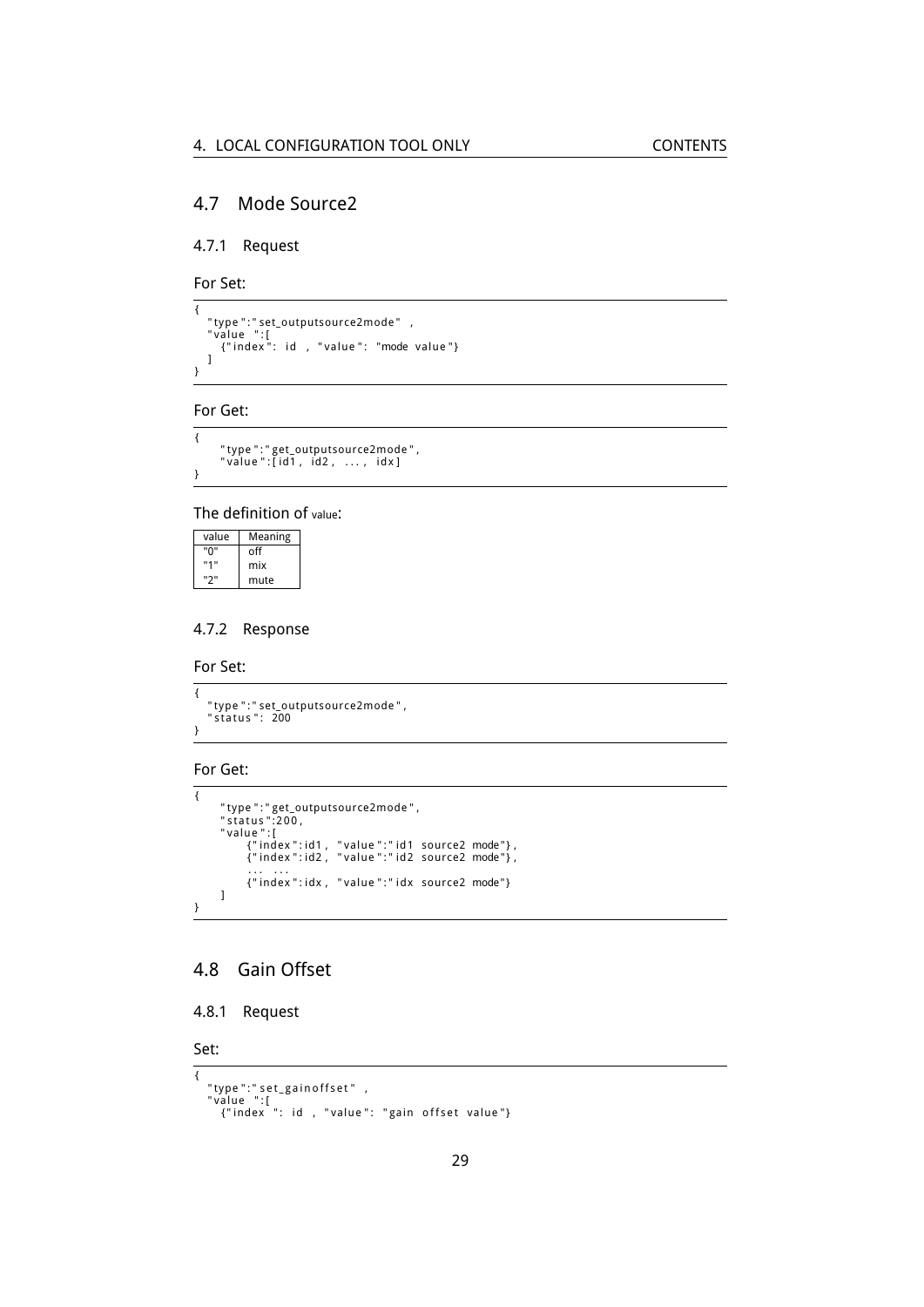] }

Get:

{ "type":"get\_gainoffset",<br>"value":[id1, id2, ..., idx] }

The value ranges in [*−*10*,* 10]

#### <span id="page-29-0"></span>4.8.2 Response

For Set:

 $\overline{1}$ "type":"set\_gainoffset" ,<br>"status": 200 }

#### For Get:

```
{
          "type":"get_gainoffset",<br>"status":200,<br>"value ":[<br>{"index":id1, "value":"-10 ~ 10"},<br>{"index":id2, "value":"-10 ~ 10"},
                    ... ...<br>{"index":idx, "value":"-10 ~ 10"}
         ]
}
```
### <span id="page-29-1"></span>4.9 Test Signal

#### <span id="page-29-2"></span>4.9.1 Request

For Set:

```
{
   "type":"set_testsignal",<br>"value":[<br>{"index":id, "testenable":"0 or 1","testsignal":"0","testvol":"vol value"}
  ]
}
```
For Get:

{ "type":"get\_testsignal",<br>"value":[id1, id2, ..., idx] }

#### <span id="page-29-3"></span>4.9.2 Response

For Set: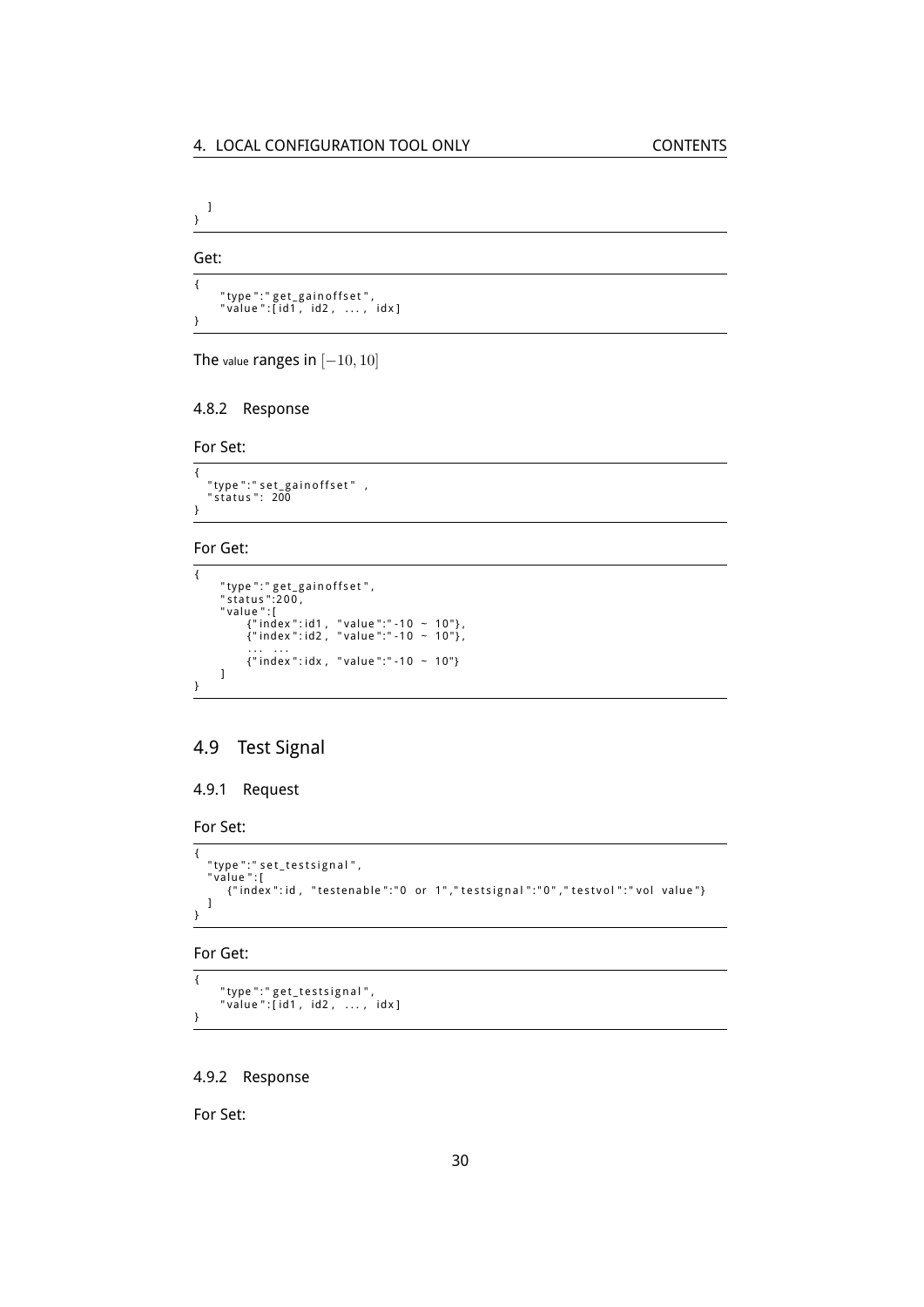```
{
  " type ":" set_testsignal", "status":200
}
```
For Get:

```
{
   "type":"get_testsignal",<br>"status":200,<br>"value":[ ("index":id1, "testenable":"0 or 1", "testsignal":"id1 input index", "testvol":"id1 volume value"},<br>{"index":id1, "testenable":"0 or 1", "testsignal":"id2 input index", "tes
      {"index":idx, "testenable":"0 or 1", "testsignal":"idx input index", "testvol":"idx volume value"}
  ]
}
```
### <span id="page-30-0"></span>4.10 Low Pass

### <span id="page-30-1"></span>4.10.1 Requeset

Set Enable:

```
{
    "type":"set_lowpassenable" ,<br>"value":[<br>{"index": dsp preset item index , "value": "0 or 1"}
   \mathbf{l}}
```
Get Enable:

```
{
      "type":"get_lowpassenable",<br>"value":[dsppresetitemindex0, dsppresetitemindex1 ,  ... ,  dsppresetitemindexx]
}
```
The value defintion:

| value | Meaning |
|-------|---------|
| "በ"   | off     |
| "1"   | on      |

Set Frequency:

```
{
   "type ":" set_lowpassfreq "   ,<br>"value ":[
     anue :<sub>t</sub><br>{"index": dsp preset item index , "value": "20-20000"}
   ]
}
```
#### Get Frequency:

```
{
   "type":"get_lowpassfreq",<br>"value":[dsppresetitemindex0,dsppresetitemindex1, ...,dsppresetitemindexx]
}
```
Set Filter: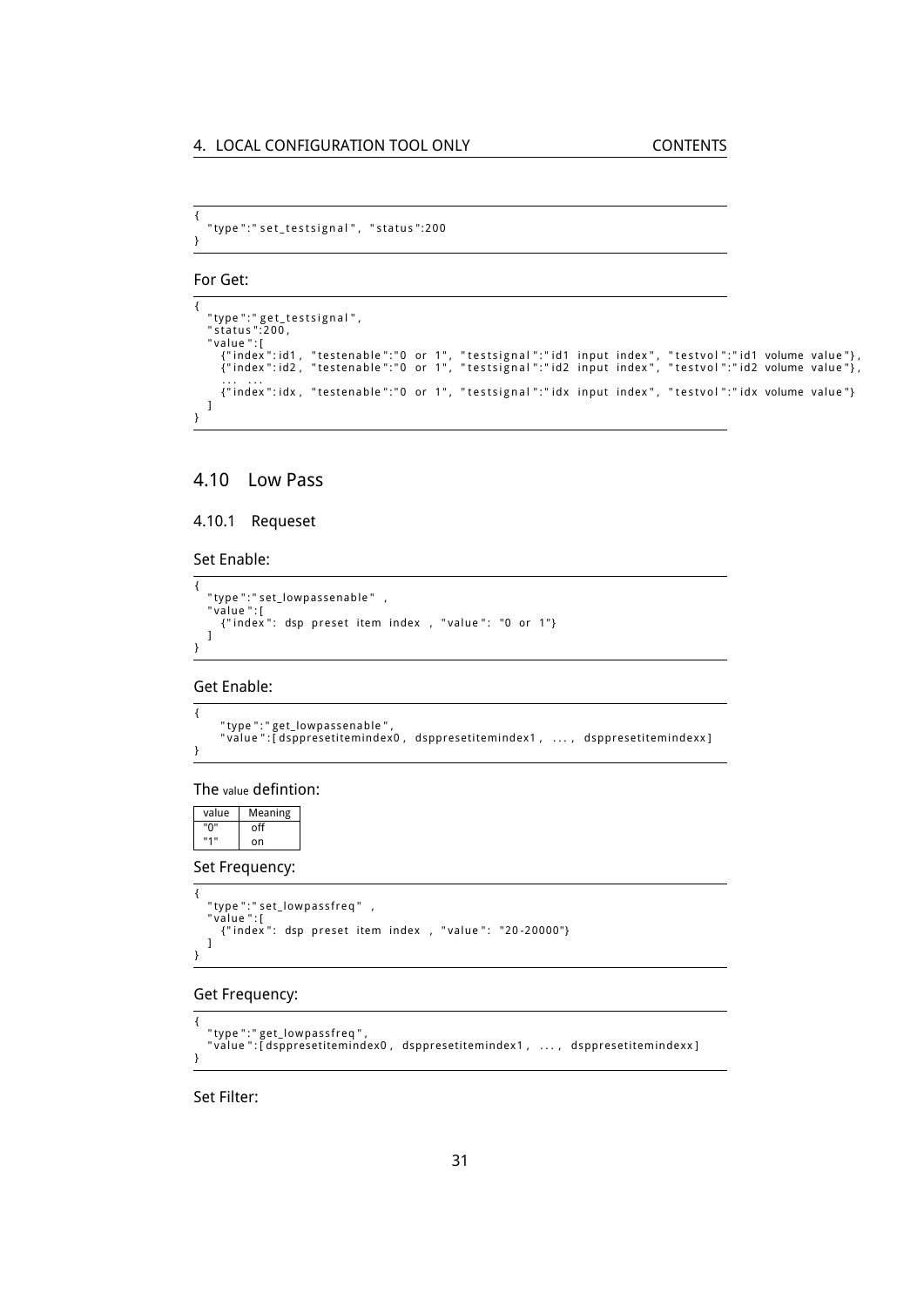```
{
    "type":"set_lowpassfilter" ,<br>"value ":[<br>{"index ": dsp preset item index , "value": "filter value"}
   ]
}
```
Get Filter:

```
{
    " type ": " get_lowpassfilter "
    "
value ":[dsppresetitemindex0, dsppresetitemindex1, ..., dsppresetitemindexx]
}
```
Filter value: 6*,* 12*,* 18*,* 24

#### <span id="page-31-0"></span>4.10.2 Response

For Set Enable:

{ " type ":" set\_lowpassenable" ,<br>" status ":200 }

For Get Enable:

{

}

```
"type ":"get_lowpassenable ",<br>"status ":200,<br>"value ":[<br>{"index ":dsppresetitemindex0, "value":"0 or 1"},<br>{"index":dsppresetitemindex1, "value":"0 or 1"},<br>... ...
              {"index":dsppresetitemindexx, "value":"0 or 1"}
]
```
#### For Set Frequency:

```
{
    " type ":" set_lowpassfreq "   ,<br>" status ":200
}
```
For Get Frequency:

```
{
     "type ":"get_lowpassfreq",<br>"status":200,<br>"value ":[<br>{"index": dsppresetitemindex0, "value":"20 ~ 20000"},<br>{"index": dsppresetitemindex1, "value":"20 ~ 20000"},
          . . . . . .
{ " index " : dspprese ti temindexx , " value " : " 2 0 ~ 20000"}
    ]
}
```
For Set Filter:

```
{
    "type ":" set_lowpassfilter "   ,<br>"status ":200
}
```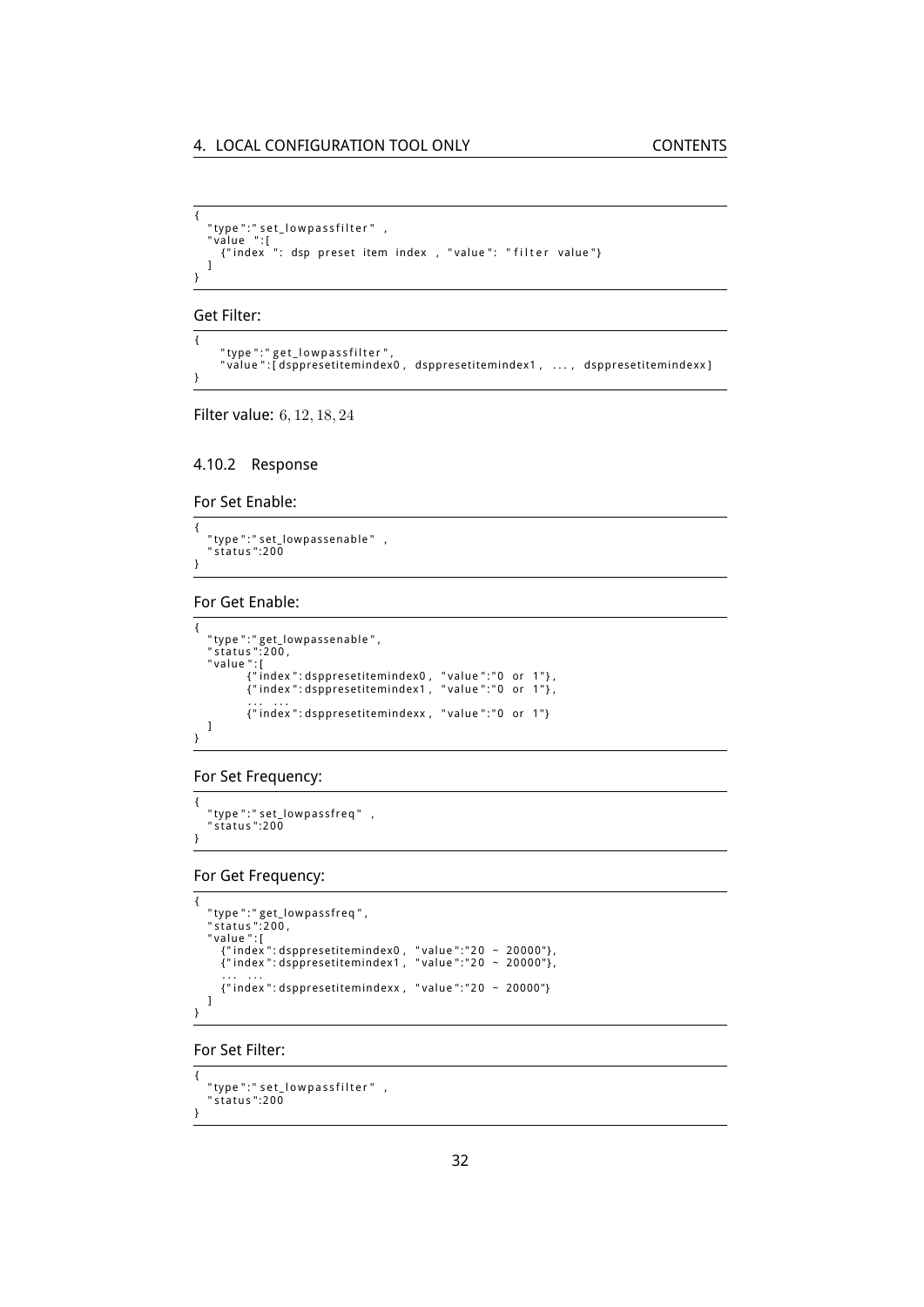```
For Get Filter:
```

```
{
        "type":"get_lowpassfilter",<br>"status":200,<br>"value":[
                {" index ": dsppresetitemindex0 ,   "value ":"6/12/18/24"} ,<br>{" index ": dsppresetitemindex1 ,   "value ":"6/12/18/24"} ,
                ... ...<br>{"index":dsppresetitemindexx , "value":"6/12/18/24"}
       \, \, \,}
```
# <span id="page-32-0"></span>4.11 High Pass

#### <span id="page-32-1"></span>4.11.1 Request

Set Enable:

```
{
    "type":"set_highpassenable" ,<br>"value ":[<br>{"index": dsp preset item index , "value": "0 or 1"}
   \overline{1}}
```
#### Get Enable:

```
{
   "type":"get_highpassenable",<br>"value":[dsppresetitemindex0 , dsppresetitemindex1 , ... , dsppresetitemindexx]
}
```
value Meaning<br>"0" off  $\overline{off}$ "1" on

Set Frequency:

```
{
    "type ":" set_highpassfreq"   ,<br>"value ":[
       ande .<sub>1</sub><br>{"index": dsp preset item index , "value": "20-20000"}
   \begin{array}{c} \end{array}}
```
Get Frequency:

```
{
   "type":"get_hightiltfreq",<br>"value":[dsppresetitemindex0,dsppresetitemindex1, ...,dsppresetitemindexx]
```
#### Set Filter:

}

```
{
  "type ":" set_highpassfilter "  ,<br>"value ":[
    {"index ": dsp preset item index , "value": "filter value"}
  ]
}
```
Get Filter: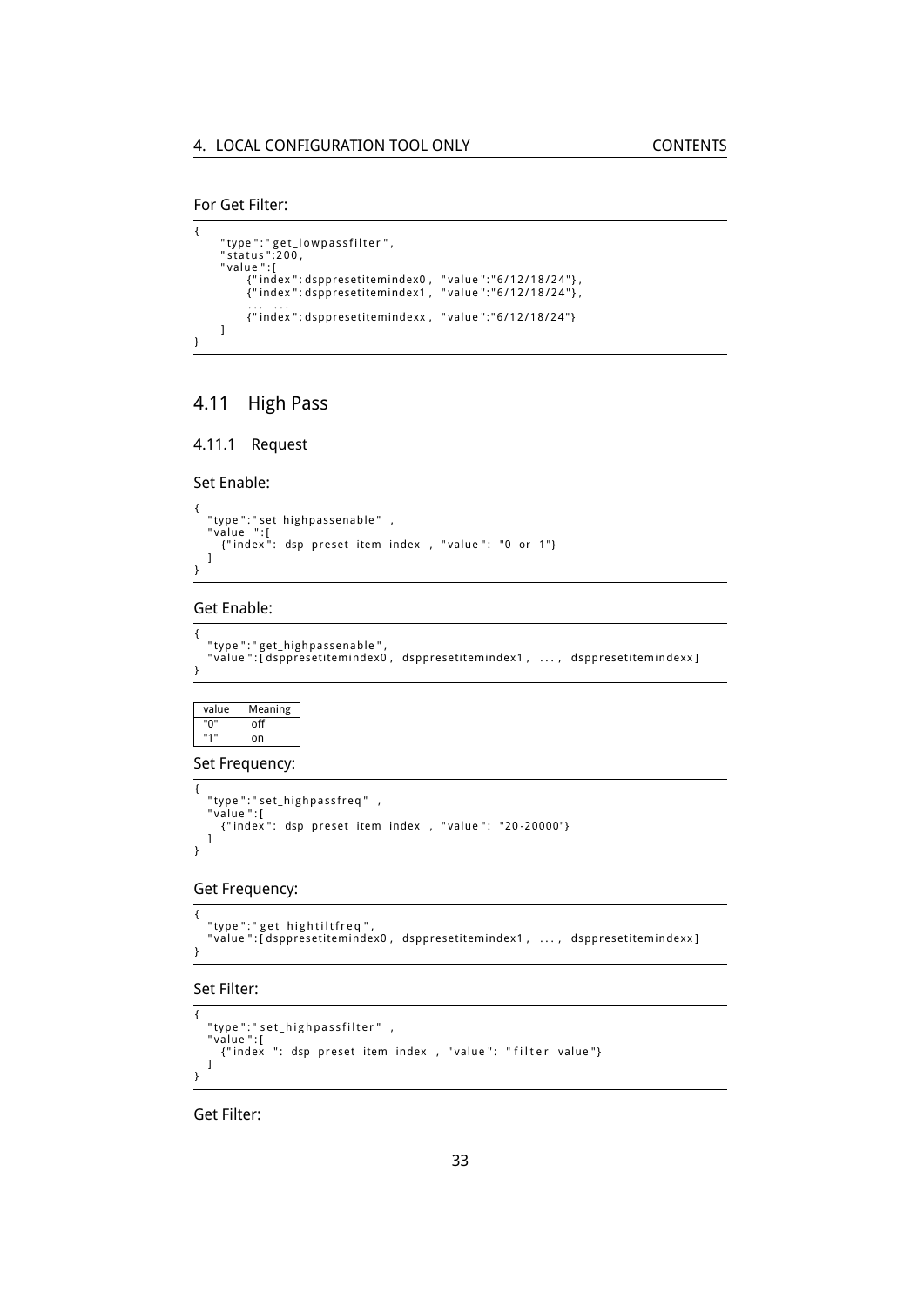```
{
   "type":"get_highpassfilter",<br>"value":[dsppresetitemindex0 , dsppresetitemindex1 , ... , dsppresetitemindexx]
}
```
Filter value: 6*,* 12*,* 18*,* 24

#### <span id="page-33-0"></span>4.11.2 Response

#### For Set Enable:

{ "type ":" set\_highpassenable" ,<br>"status ":200 }

For Get Enable:

```
{
      "type":"get_highpassenable",<br>"status":200,<br>"value":[<br>{"index":dsppresetitemindex0, "value":"0 or 1"},<br>{"index":dsppresetitemindex1, "value":"0 or 1"},<br>... ...
          ... ...<br>{"index":dsppresetitemindexx, "value":"0 or 1"}
     \overline{1}}
```
For Set Frequency:

```
{
    " type ":" set_highpassfreq"   ,<br>" status ":200
```
#### For Get Frequency:

}

```
{
    "type":" get_hightiltfreq",<br>"status":200,<br>"value":[
        {"index":dsppresetitemindex0 , "value":"20 ~ 20000"},<br>{"index":dsppresetitemindex1 , "value":"20 ~ 20000"},
        . . . . . .
{ " index " : dspprese ti temindexx , " value " : " 2 0 ~ 20000"}
   ]
}
```
For Set Filter:

```
{
  " type ":" set_highpassfilter",
  " status ":200
}
```
For Get Filter:

```
{
   "type ":" get_highpassfilter " ,<br>"status ":200 ,<br>"value ":[
      { " index " : dspprese ti temindex0 , " value " : " 6 / 1 2 / 1 8 / 2 4 " } ,
```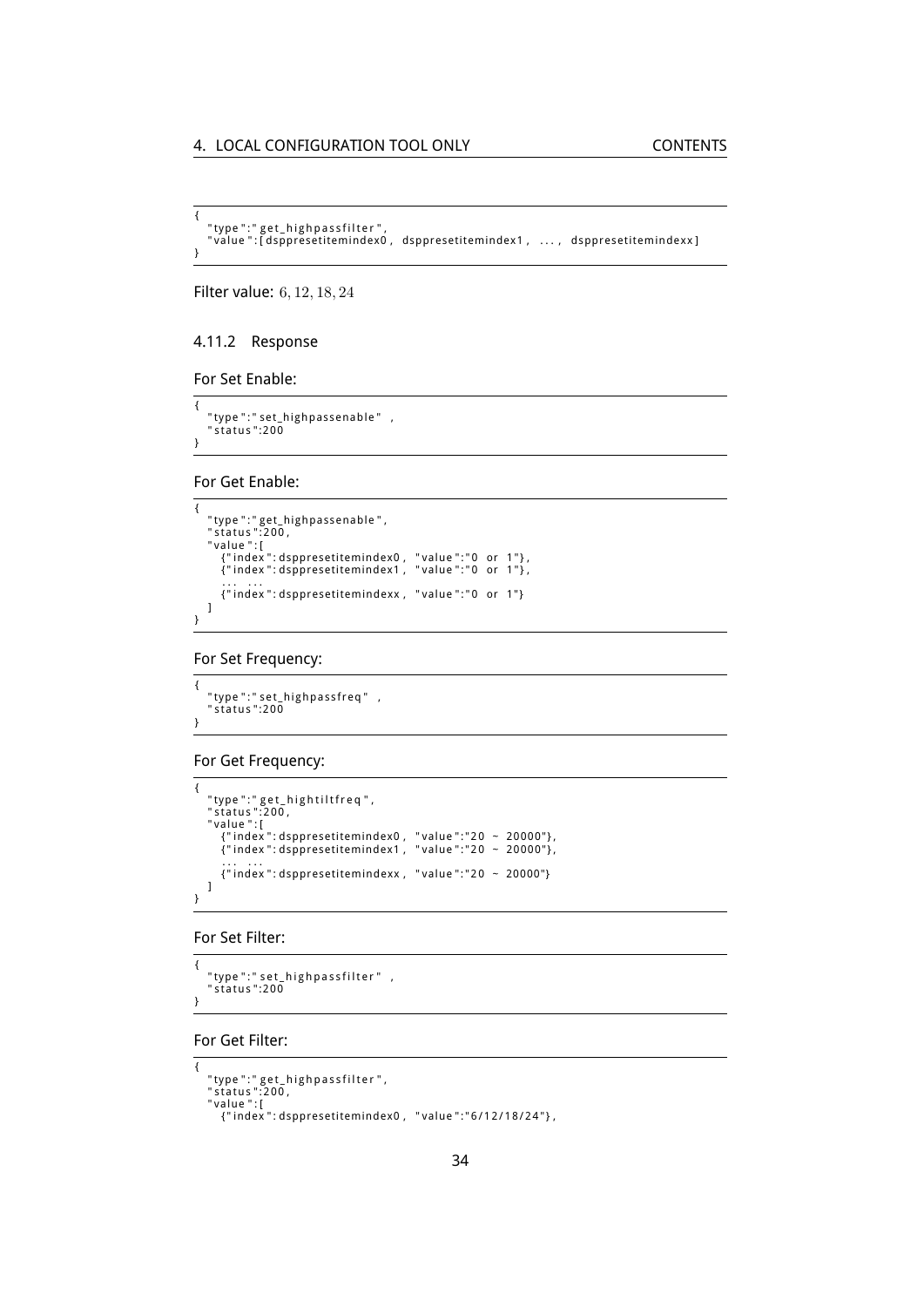```
{ " index " : dspprese ti temindex1 , " value " : " 6 / 1 2 / 1 8 / 2 4 " } ,
   ...  ...<br>{"index":dsppresetitemindexx ,  "value":"6/12/18/24"}
]
```
### <span id="page-34-0"></span>4.12 Delay

}

#### <span id="page-34-1"></span>4.12.1 Request

Set Msec:

```
{
    "type":"set_delayms" ,<br>"value ":[<br>{"index": dsp preset item index , "value": "ms"}
   \mathbf{l}}
```
Get Msec:

```
{
   "type":"get_delayms",<br>"value":[dsppresetitemindex0, dsppresetitemindex1 ,  ... ,  dsppresetitemindexx]
}
```
The value range is in [0*,* 12], can be in float format.

#### Set Feet:

```
{
   "type ":" set_delayfeet "   ,<br>"value ":[
     whee \frac{1}{2} index ": dsp preset item index , "value": "feet value"}
  ]
}
```
#### Get Feet:

```
{
   "type":"get_delayfeet",<br>"value":[dsppresetitemindex0, dsppresetitemindex1 ,  ... ,  dsppresetitemindexx]
}
```
Set Meter:

```
{
   "type ":" set_delaymeter"   ,<br>"value ":[
     {"index": dsp preset item index , "value": "meter value"}
  \overline{1}}
```
#### Get Meter:

```
{
  " type ": " get_delaymeter ",
  "
value":[dsppresetitemindex0, dsppresetitemindex1, ..., dsppresetitemindexx]
}
```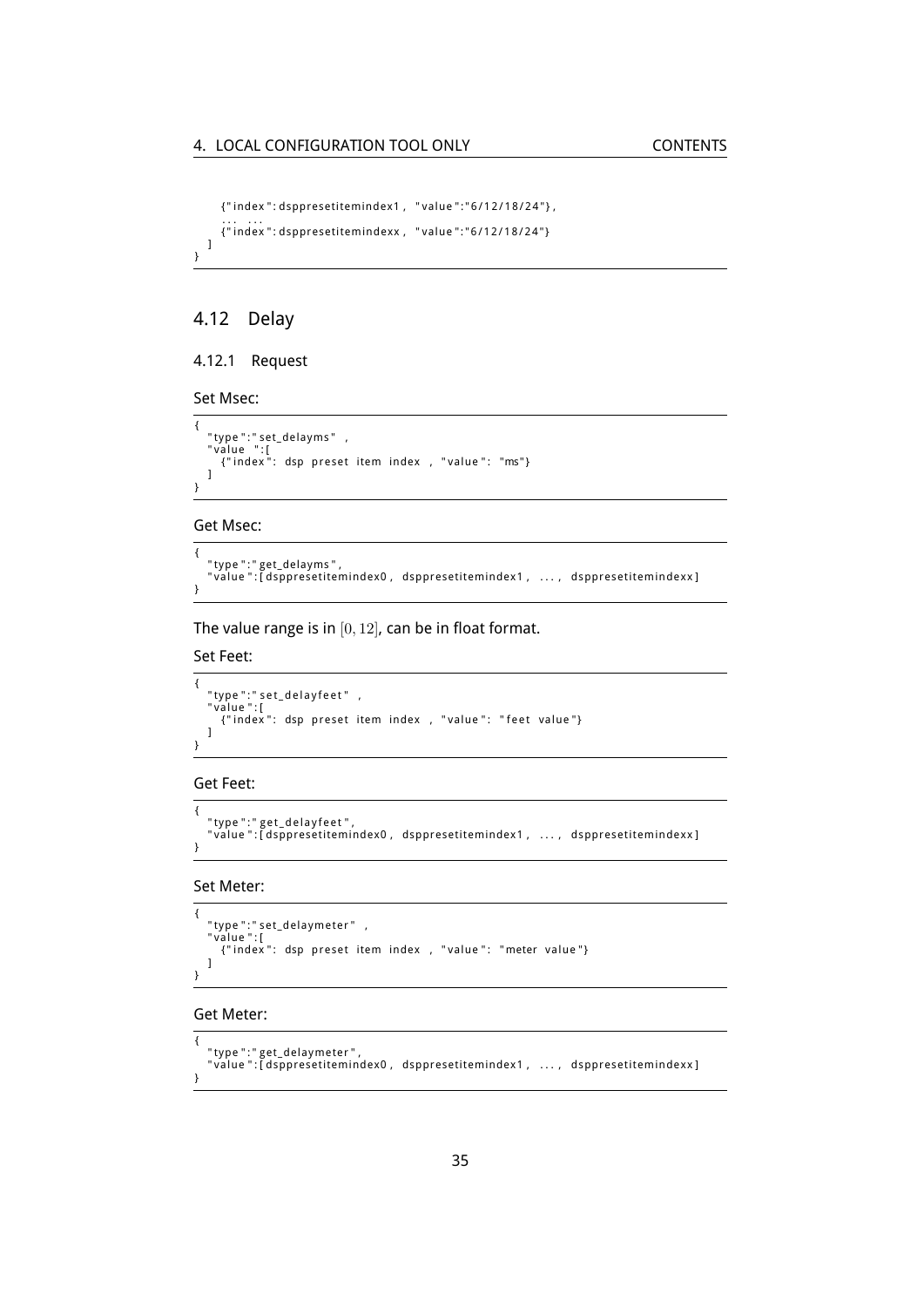#### <span id="page-35-0"></span>4.12.2 Response

For Set Msec:

{ " type ":" set\_delayms" ,<br>" status ":200 }

#### For Get Msec:

```
{
    "type ":" get_delayms " ,<br>" status ":200 ,<br>" value " : [
        {"index":dsppresetitemindex0 , "value":"0 ~ 12.00"},<br>{"index":dsppresetitemindex1 , "value":"0 ~ 12.00"},
        ... ...<br>{"index":dsppresetitemindexx , "value":"0 ~ 12.00"}
   ]
}
```
For Set Feet:

```
{
    "type ":" set_delayfeet "   ,<br>" status ":200
}
```
### For Get Feet:

```
{
    "type ":" get_delayfeet " ,<br>" status ":200 ,<br>" value " :[
        {"index":dsppresetitemindex0 , "value":"feet value"} ,<br>{"index":dsppresetitemindex1 , "value":"feet value"} ,
        ...  ...<br>{"index":dsppresetitemindexx, "value":"feet value"}
   ]
}
```
For Set Meter:

```
{
  " type ": " set_delaymeter " ,
  " status":200}
```
For Get Meter:

```
{
     "type ":" get_delaymeter " ,<br>" status ":200 ,<br>" value " :[
         {"index":dsppresetitemindex0 , "value":"meter value"} ,<br>{"index":dsppresetitemindex1 , "value":"meter value"} ,
         . . . . . .
{ " index " : dspprese ti temindexx , " value " : " meter value " }
   \, \, \,}
```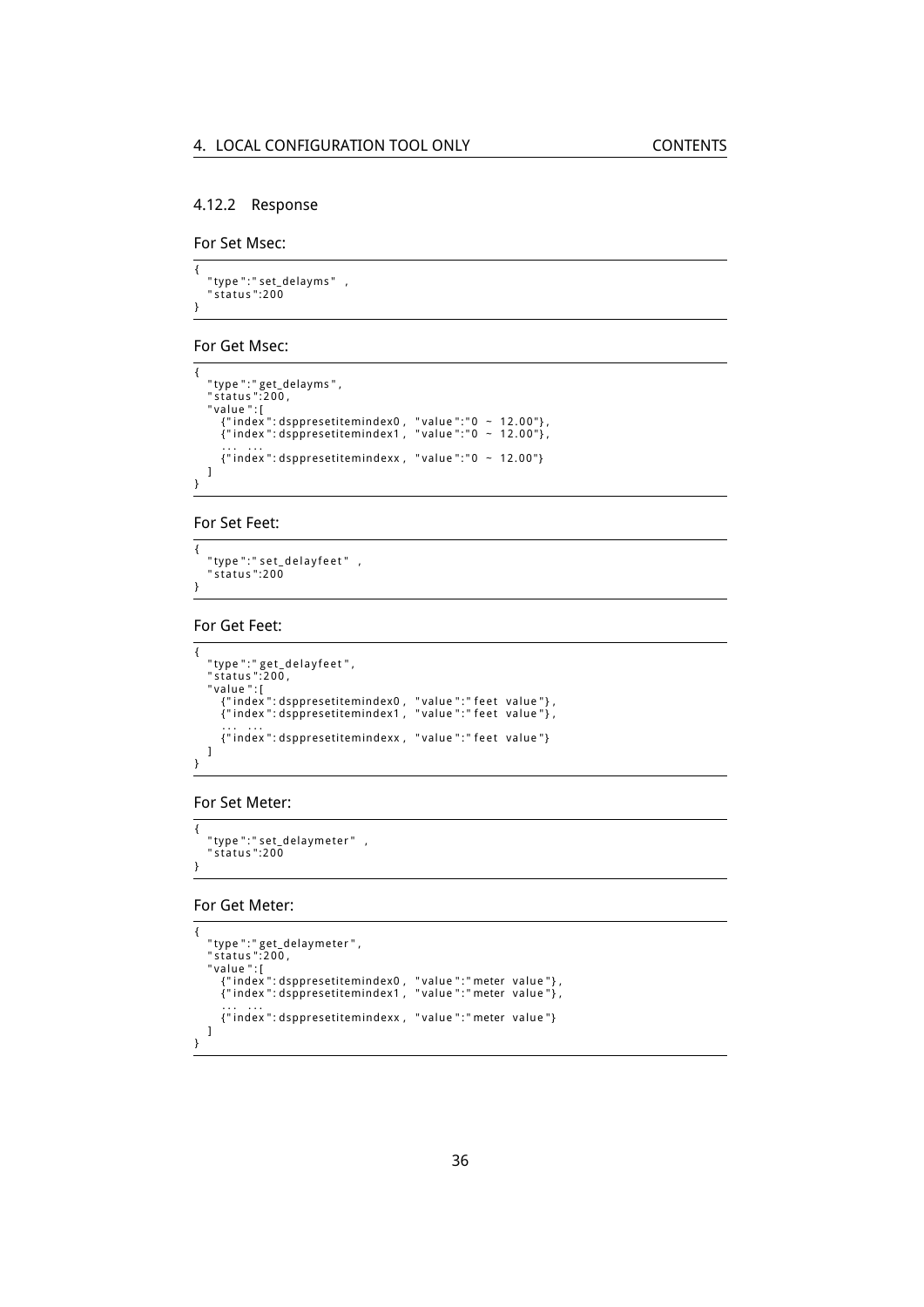### <span id="page-36-0"></span>4.13 Limiter

<span id="page-36-1"></span>4.13.1 Request

Set:

```
{
    "type":"set_limiter" ,<br>"value":[<br>{"index": dsp preset item index , "value": "limiter value"}
   \mathbf{I}}
```
Get:

```
{
   "type":"get_limiter",<br>"value":[dsppresetitemindex0,dsppresetitemindex1, ...,dsppresetitemindexx]
}
```
The value : [0*, −*1*, −*2*, −*3*, −*4*, −*5]

#### <span id="page-36-2"></span>4.13.2 Response

For Set:

```
{
    "type ":" set_limiter " ,<br>"status ":200
}
```
For Get:

```
{
     "type ":" get_limiter",<br>"status":200,<br>"value ":[<br>{"index": dsppresetitemindex0, "value":"-5 ~ 0"},<br>{"index": dsppresetitemindex1, "value":"-5 ~ 0"},<br>... ...
         \{ " index ": dsppresetitemindexx, "value ":" -5 ~ 0" }
    ]
}
```
### <span id="page-36-3"></span>4.14 Copy DSP Preset

<span id="page-36-4"></span>4.14.1 Request

```
{
   "type":"copy_dsp",<br>"value":[<br>{"from": "dsp preset item index" , "to": "dsp preset item index"}
  ]
}
```
The DSP preset item definition can be found in Table[-1](#page-16-3)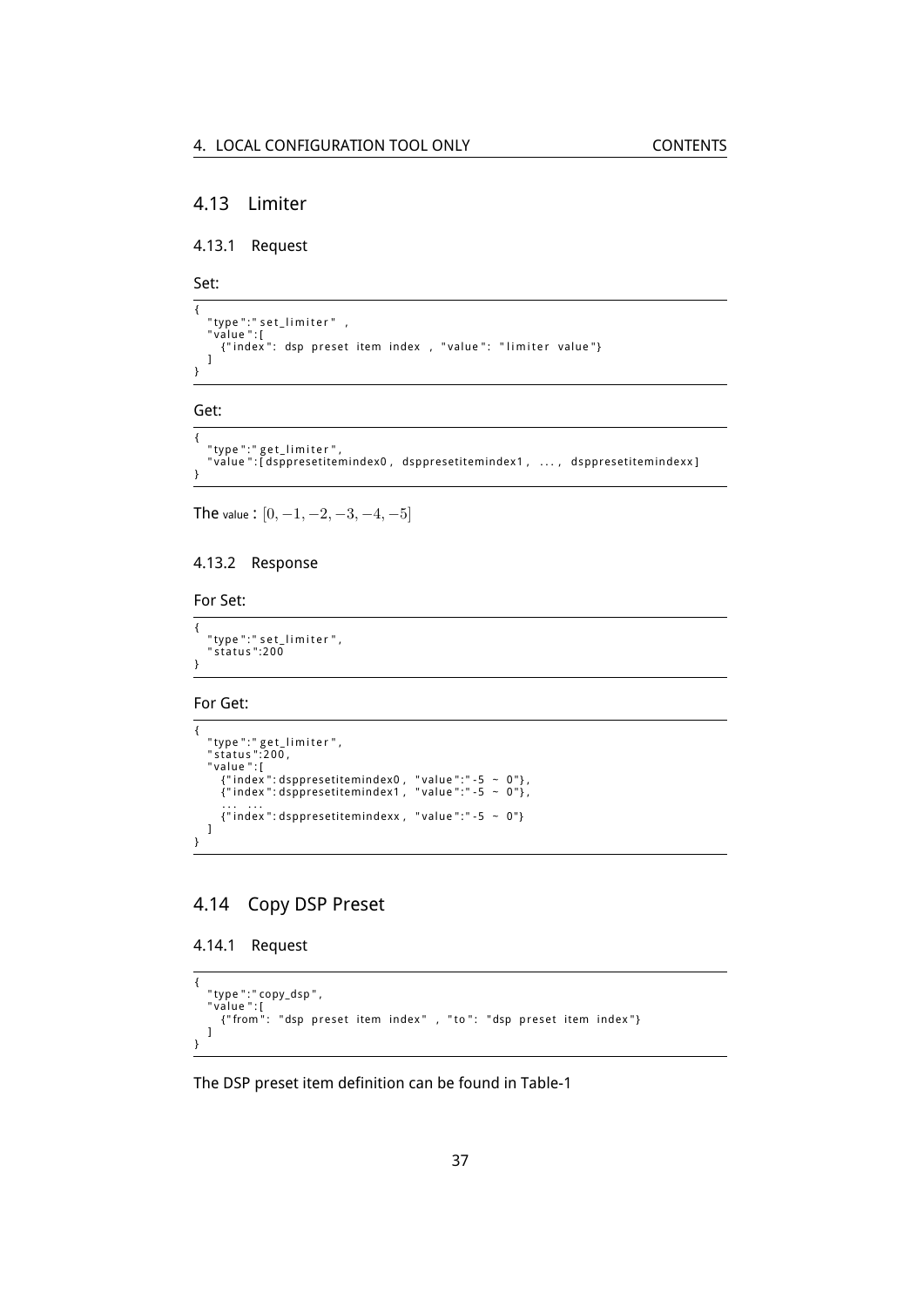#### <span id="page-37-0"></span>4.14.2 Response

```
{
  " type ":" copy_dsp" , "status":200
}
```
# <span id="page-37-1"></span>5 Unsolicited Message

If there's any status changes, AMP device would send Unsolicited message to the client.

By convention, all these reported status are the type with  $get$  prefix, and the data layout is the same as the GET cases.

Client just gets these message directly, without any sending any fetch message at all.

# <span id="page-37-2"></span>Appendices

### <span id="page-37-3"></span>A Access Local WEB UI HOWTO

Here's description for Hansong's local web UI accessing feature, especially for Issue report from [\[3\]](#page-39-0).

#### Example 9

Flow Chart of the Local WEB UI Accessing



After the connection established, all visiting to remote server would go to the target AMP unit.

But keep in mind that this is happended on the localhost(i.e, 127.0.0.1) for such accessing action by default.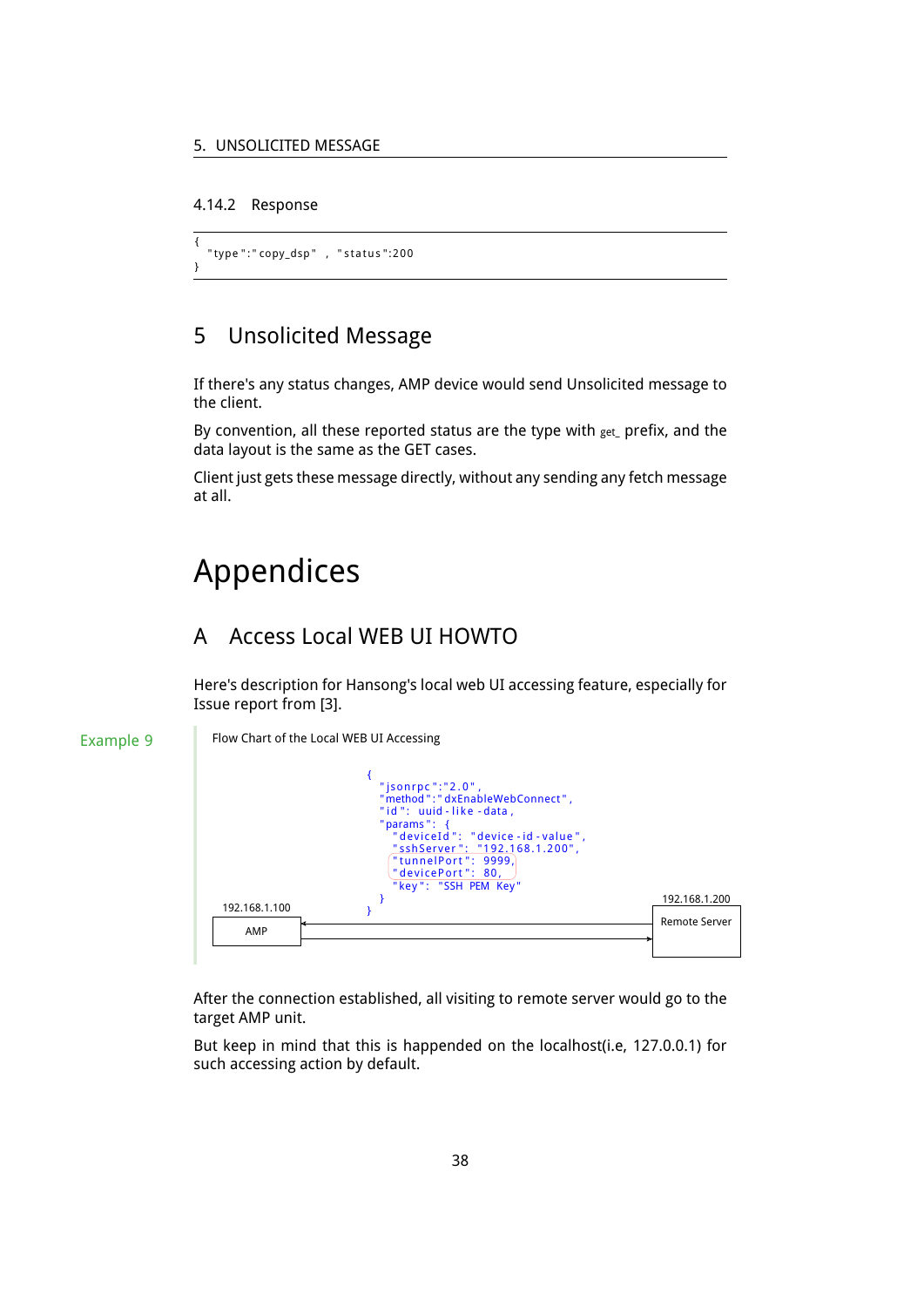#### B. CHEAT SHEET



Accessing the AMP web via Remote Server



# <span id="page-38-0"></span>B Cheat Sheet

### <span id="page-38-1"></span>B.1 Avoid Port Confliction

Before setup the reverse channel like above Example, user MUST make sure the remote server's port is not occupied.

For example, suppose the remote server(192.168.1.200 for above Example) already launched a webserver(such as Apache, or Nginx).

Then the HTTP port 80 is already in-use, and we would failed setup the 80 on the remote server due to port confliction:

```
{
     "jsonrpc":"2.0",<br>"method":"dxEnableWebConnect",<br>"id ": uuid - like -data ,
     "params": {<br>"deviceId": "device-id-value",<br>"tunnelPort": 80,<br>"devicePort": 80,
         " key ": "SSH PEM Key"
    }
}
```
### <span id="page-38-2"></span>B.2 http://192.168.1.200 instead of http://127.0.0.1

The reverse channel setup by SSH won't enable the wildcard IP address(0.0.0.0) by default, only local IP address(127.0.0.1) is enabled.

This policy is taken by the open source community due to security consideration.

Suppose user wants to setup an *N* mapping-port to target AMP unit:

```
{
     "jsonrpc":"2.0",<br>"method":"dxEnableWebConnect",<br>"id ": uuid - like -data ,
     "params": {<br>"deviceId": "device-id-value",
          "tunnelPort": N,<br>"devicePort": 80,<br>"key": "SSH PEM Key"
    }
}
```